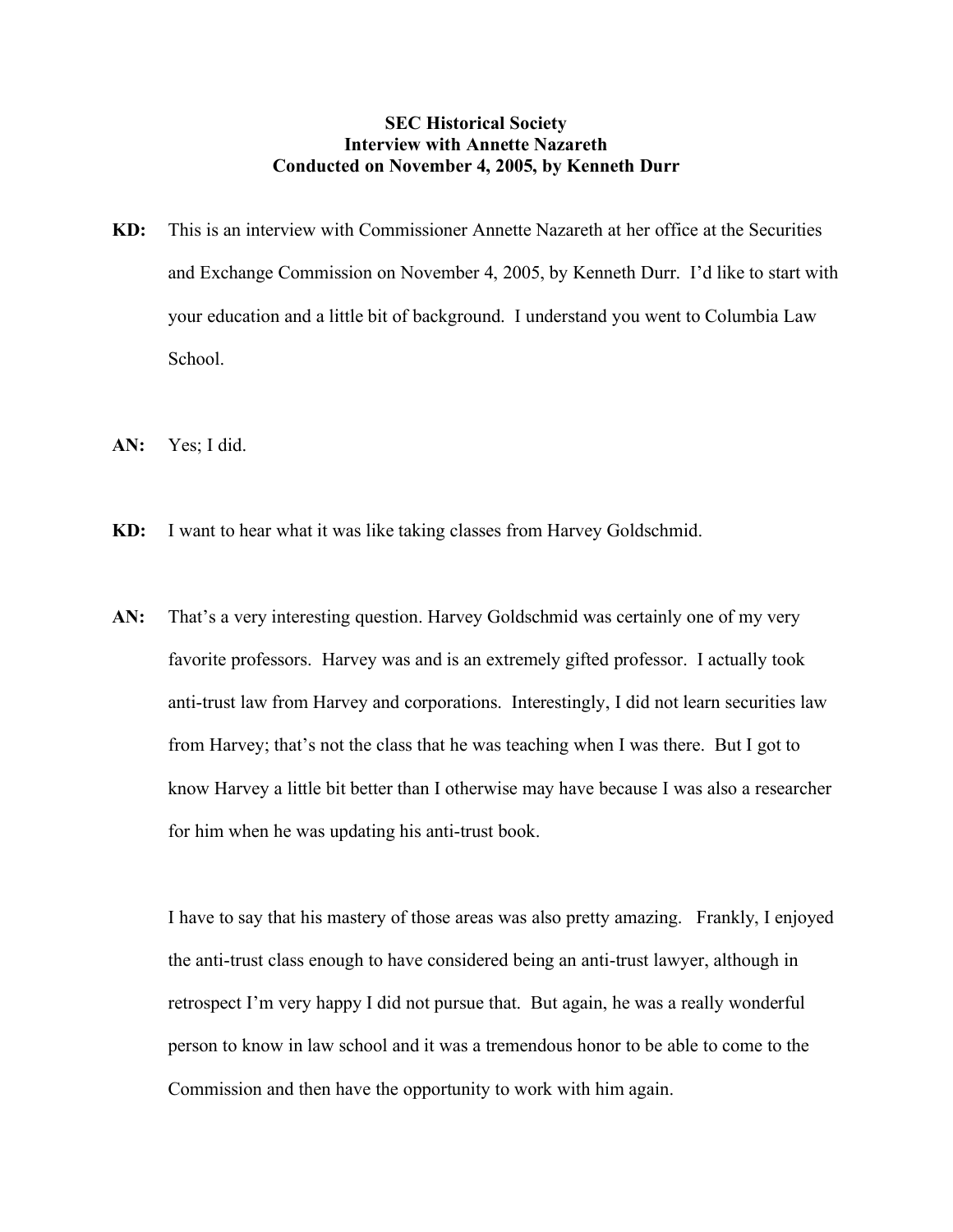- **KD:** Sure.
- **AN:** And particularly thrilling now having what I consider to be his seat, in a sense, having been appointed to the Commission upon his retirement.
- **KD:** So he use to send you out to the library to do research?
- AN: Yes. It wasn't really a very difficult task because his textbook was widely accepted and it was really a question of ensuring for the next edition that there weren't any additional cases that changed any of the analysis or the footnotes.
- **KD:** Did you go right into the financial industry out of law school?
- **AN:** I did. I went to Columbia because I was interested in financial services issues. I'm not quite sure how that happened; there was nothing in my background in particular that would have said that that's where I would end up. But when I was at Brown, I was interested in economics and I guess through my study of economics I became interested in capital formation. I was interested—intrigued, I should say, more than interested intrigued at the possibility of going to Wall Street and learning how public offerings were done, how the capital markets were accessed. And so through that interest I decided to look for law schools that really would emphasize corporate and securities law. Columbia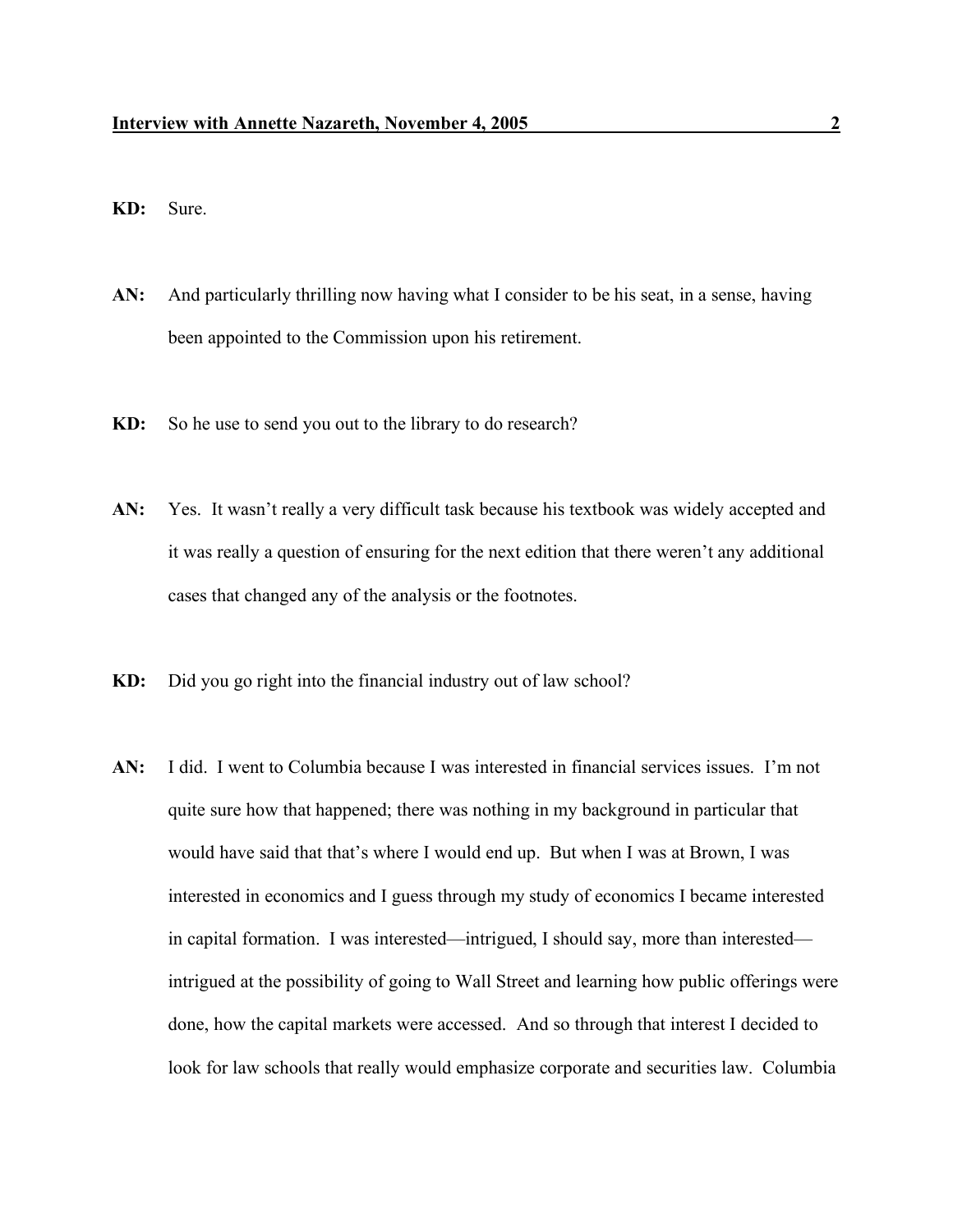was at the top of the list of schools that had that emphasis, and certainly given their location in Manhattan, also provided tremendous access to Wall Street.

**KD:** And did you go right into the industry?

- **AN:** No. I did not start out in the securities industry. I thought that I would practice law in the securities area and wanted to get what I would consider one of the best post-graduate educations that I could get by going to a Wall Street law firm. So I started my career at Davis, Polk & Wardwell in 1981 and went there to do corporate and securities work. It was a really invaluable experience because they had such a steady diet of interesting corporate and securities work and banking work. I was in the corporate department and they used to rotate people through the three areas into which they at that time divided their corporate practice, which was primarily securities offerings, mergers and acquisitions, and banking—commercial banking, lending type situations. I rotated through all three and spent most of my time at Davis, Polk on mergers and acquisitions work, which was very interesting.
- **KD:** Did securities turn out to be your favorite?
- **AN:** I actually did less work on public offerings than in the other areas. I did more of the lending work. I worked on the Brazilian debt restructure and I did some other sovereign debt restructuring work. It was very interesting. I did more private placement work than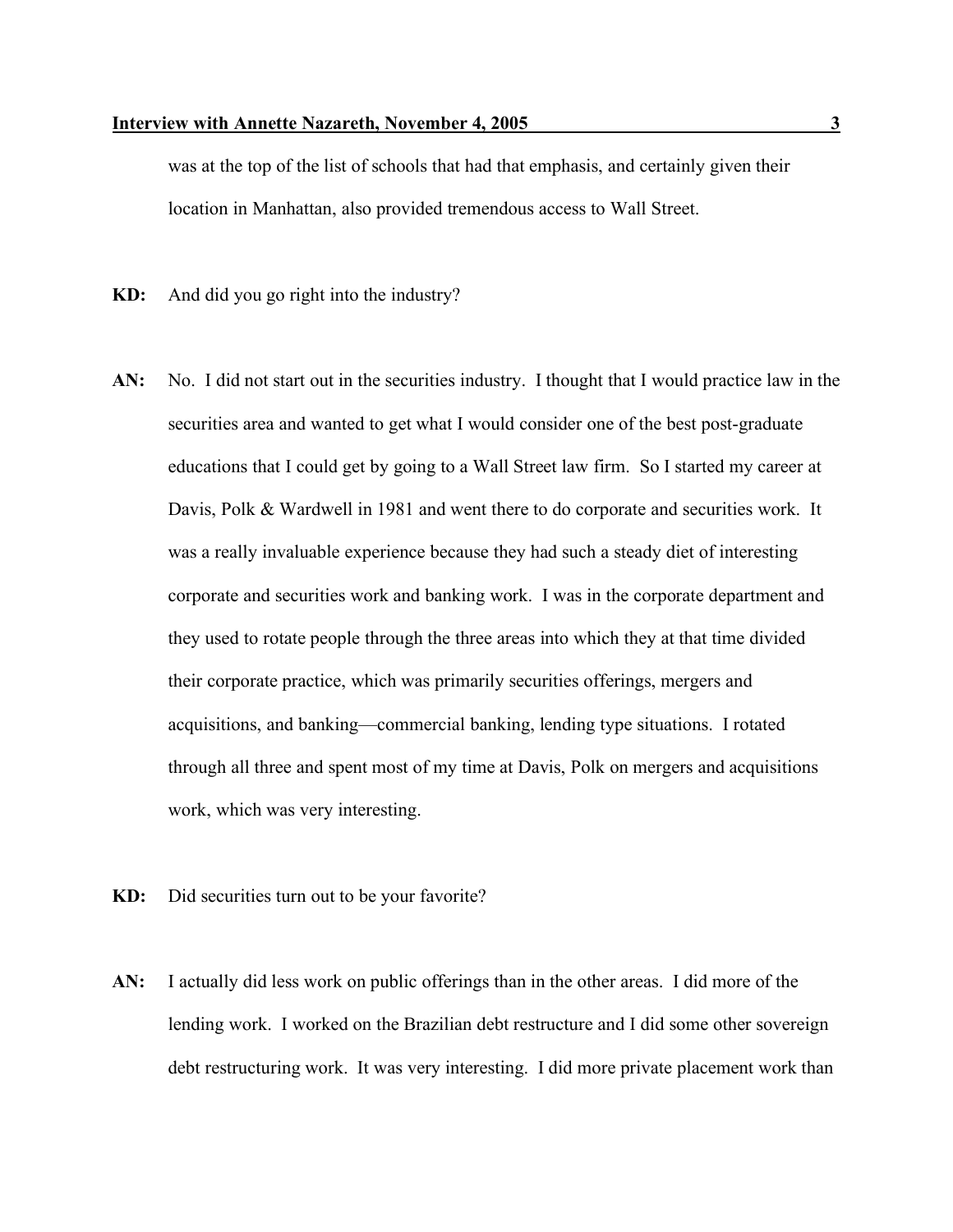I did public offering work. I had started to shift into some more public offering work towards my later days there, but for some reason—luck of the draw or just the way I rotated through—I would say that my experience in the public offering area was probably the least of my experience there.

On the other hand, through mergers and acquisitions you do a lot of '34 Act work—and '33 Act as well, so I was certainly familiar with it, but not through straight corporate public offerings.

**KD:** I was really intrigued by the first company you went to.

**AN:** I see.

**KD:** Because I saw that the Yugo was one of your concerns.

**AN:** Yes, yes.

**KD:** And talk about bringing back memories.

**AN:** Yes, painful ones for me. When I left Davis, Polk I had a really—in retrospect tremendous opportunity, a very unusual opportunity. I was just turning 30 years old and I was offered the chance to go to a regional broker dealer named Mabon Nugent which at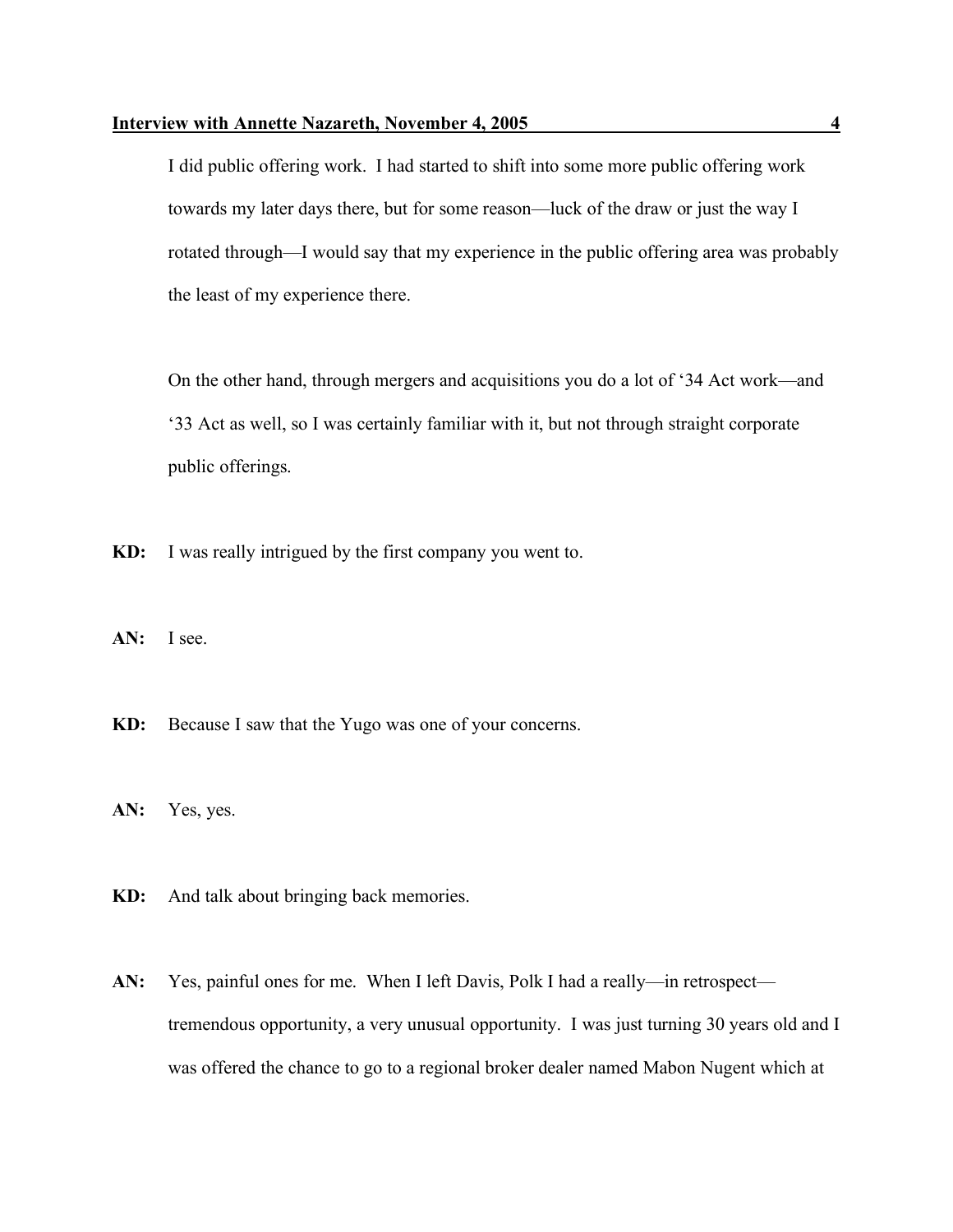that time was number fifty in the country in terms of equity capital. And I was to be their general counsel. So it was a fantastic opportunity to take a pretty senior position in a somewhat smaller broker dealer but one that was nevertheless well-respected, particularly in the fixed income area, and to advance my career in that way.

I learned a tremendous amount about the securities industry through that job and I think one of the advantages—it wasn't by design—but one of the advantages in retrospect of having gone to a somewhat smaller firm was that I really did do a lot more hands-on work that I might have done. I didn't have to specialize quite as much as I would have had I gone to a much larger firm at that point, and I was very lucky. I worked very closely with the managing partner of the firm and other senior people, who really taught me a tremendous amount about the business. They had me right by their side and with everything they did, and really explained to me how the business worked.

And so it was a really unique experience. But we did have a few problems including the offering of the Yugo, which was obviously very difficult financially for the firm. So we weren't immune from the mistakes that are made by lots of people on Wall Street, but again it was a really good learning experience.

**KD:** And then you made the move to Lehman?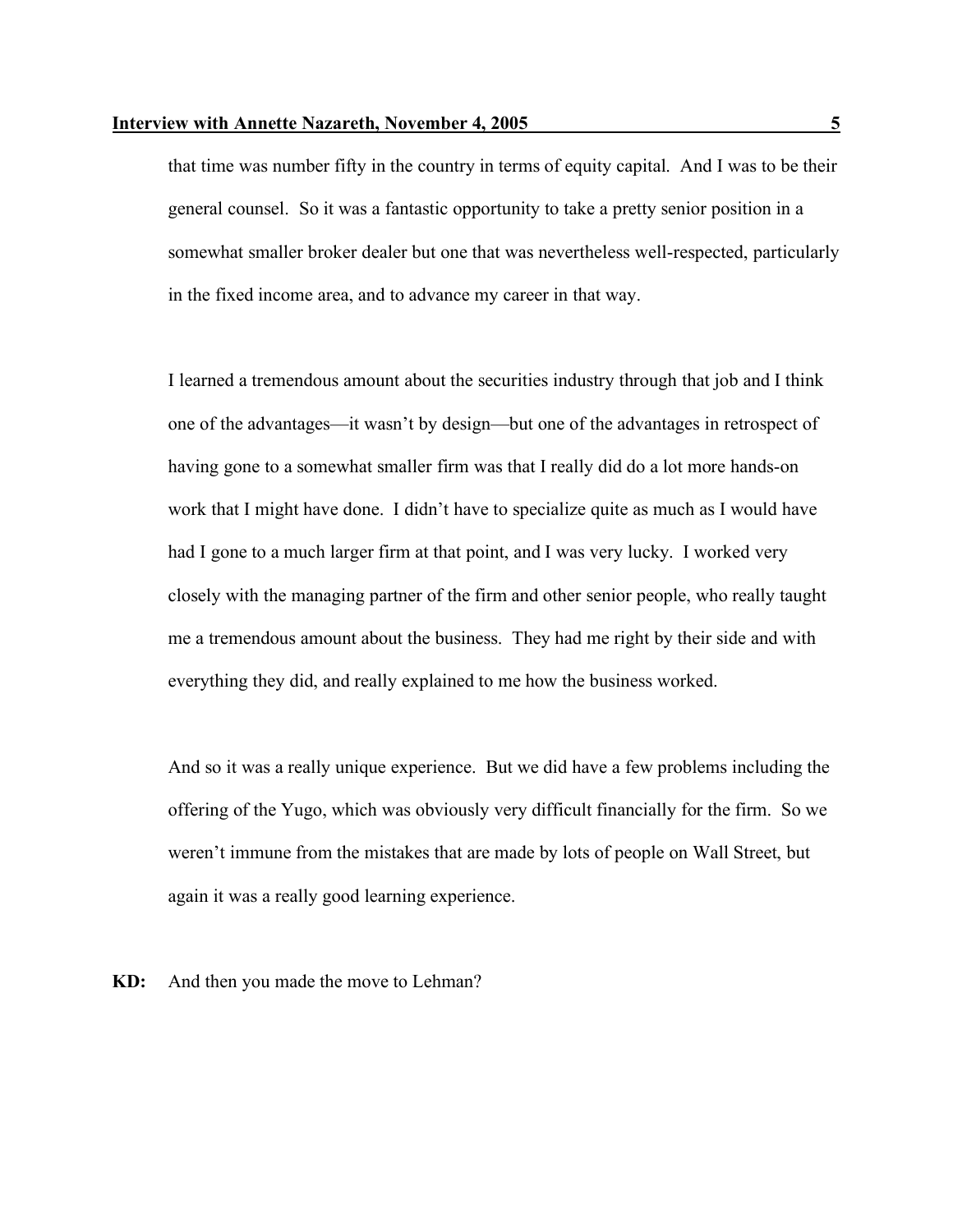**AN:** And then I made the move to Lehman Brothers. Mabon Nugent had been sold to a foreign entity and so its business started shifting somewhat and I think its commitment to the US markets was also changing over time, and so I was interested in moving at that point to a firm that I thought would have a broader base of business. I didn't pick the ideal time to move; I was five months pregnant with my daughter when I moved. I was hired by Tom Russo, Vice Chairman of Lehman Brothers, who I had worked with a lot when I was at Mabon Nugent. He was chief outside lawyer at Cadwalader and he brought me over. As has always been his way, he was very generous in talking me up with the traders. And when I showed up the first day on the trading floor, clearly very far along in my pregnancy, the traders looked at me as if they could not believe that Tom had sold them such a damaged bill of goods.

So I was very lucky. We ignored, literally, the elephant in the room and just moved on. But that was a wonderful segue into working for larger broker dealers. There I was in charge of the fixed income legal section which was really a great opportunity for me because Mabon, although we were full-service, was really known as a bond house. So my area of expertise was in fixed income. Lehman's businesses were just tremendous; many of them were number one in their areas, including structured products and things like that. And so it was a great opportunity and worked out really well.

**KD:** So you came in specializing in bonds?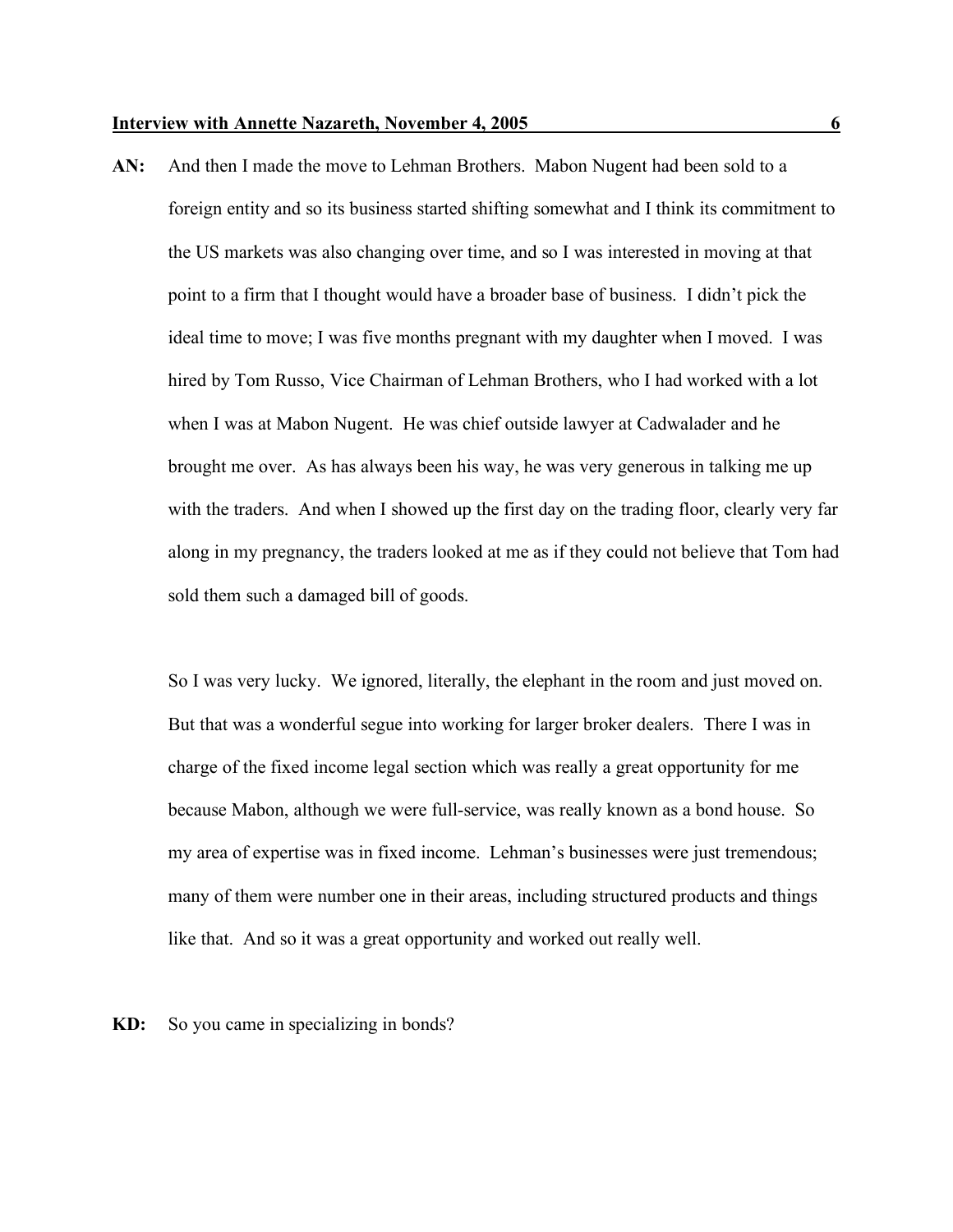- **AN:** Yes. I was the senior lawyer for the whole fixed income area, and at that time Lehman was number one in fixed income, so it was a great chance. Again, I was a somewhat smaller fish in a much larger pond, so it was a move well worth making.
- **KD:** And then the next jump?
- AN: And then the next jump was to Smith Barney. That was likewise a good opportunity because there I was brought in to be the General Counsel of the whole capital markets division. So again, trying to broaden myself back out and not just being limited to fixed income, I was made a managing director, which at the time seemed important. I would then be the senior lawyer over all of the sales and trading of securities and the derivative products and the futures.
- **KD:** So this gave you a very broad overview?
- AN: It was a broader overview, exactly. It was also a very dynamic time on Wall Street because shortly thereafter, as you know, Smith Barney merged with Salomon and then shortly after that they announced that they were merging with Citigroup. So it was a very dynamic time where the job shifted—there were several permutations.
- **KD:** Things were moving underneath your feet.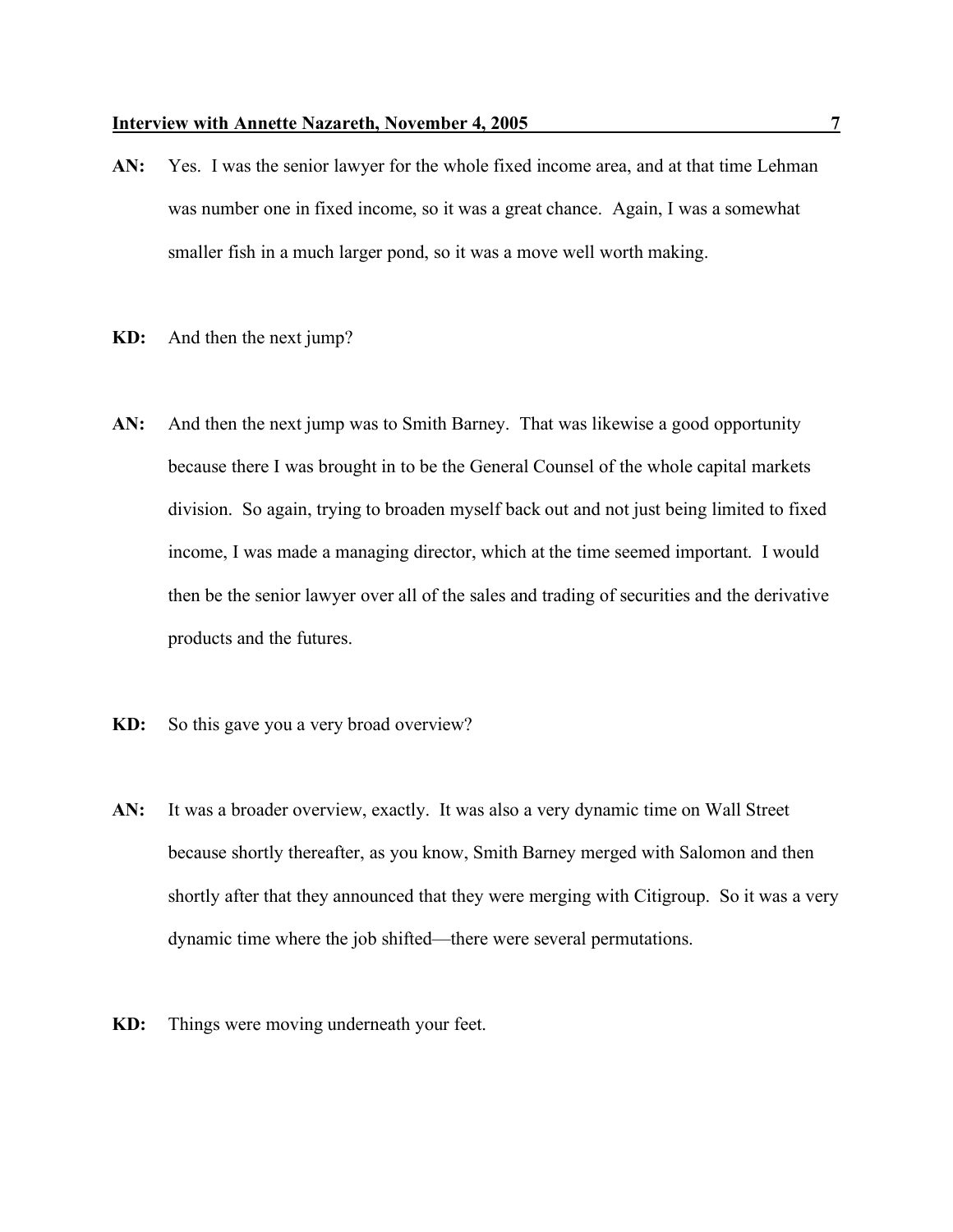- **AN:** Things were moving underneath frequently which is a truism on Wall Street. If it doesn't happen you're probably in a very unusual place.
- **KD:** Did you deal with the Commission at this point? What was your impression of the Securities and Exchange Commission?
- **AN:** Well I always had a very high regard for the SEC. It never in a million years occurred to me that I would work at the SEC or go there. But I certainly had a deep respect for the Commission. I had participated in industry activities that enabled me to meet with the Commission staff primarily; I was active in both the Securities Industry Association and the Bond Market Association. And so through those efforts I would work with other industry participants to comment on rule-makings and the like.

I don't think I ever met a Commissioner. I did have some interaction with the Enforcement Division—not too much fortunately. It's funny. Just the other day I ran into Colleen Mahoney who she said that she felt like she had known me before but she couldn't recall the context. It was an enforcement action that, very late in the game, I got involved in with Lehman Brothers. We had not spoken in person, which is one reason why she didn't remember in particular, but I spoke to her over the phone several times about how the order should be fashioned, so that there was no question that Lehman was consenting and agreeing to what had been done, but that the characterization of some of the activity I thought was problematic. And she said "well I hope I was helpful." I said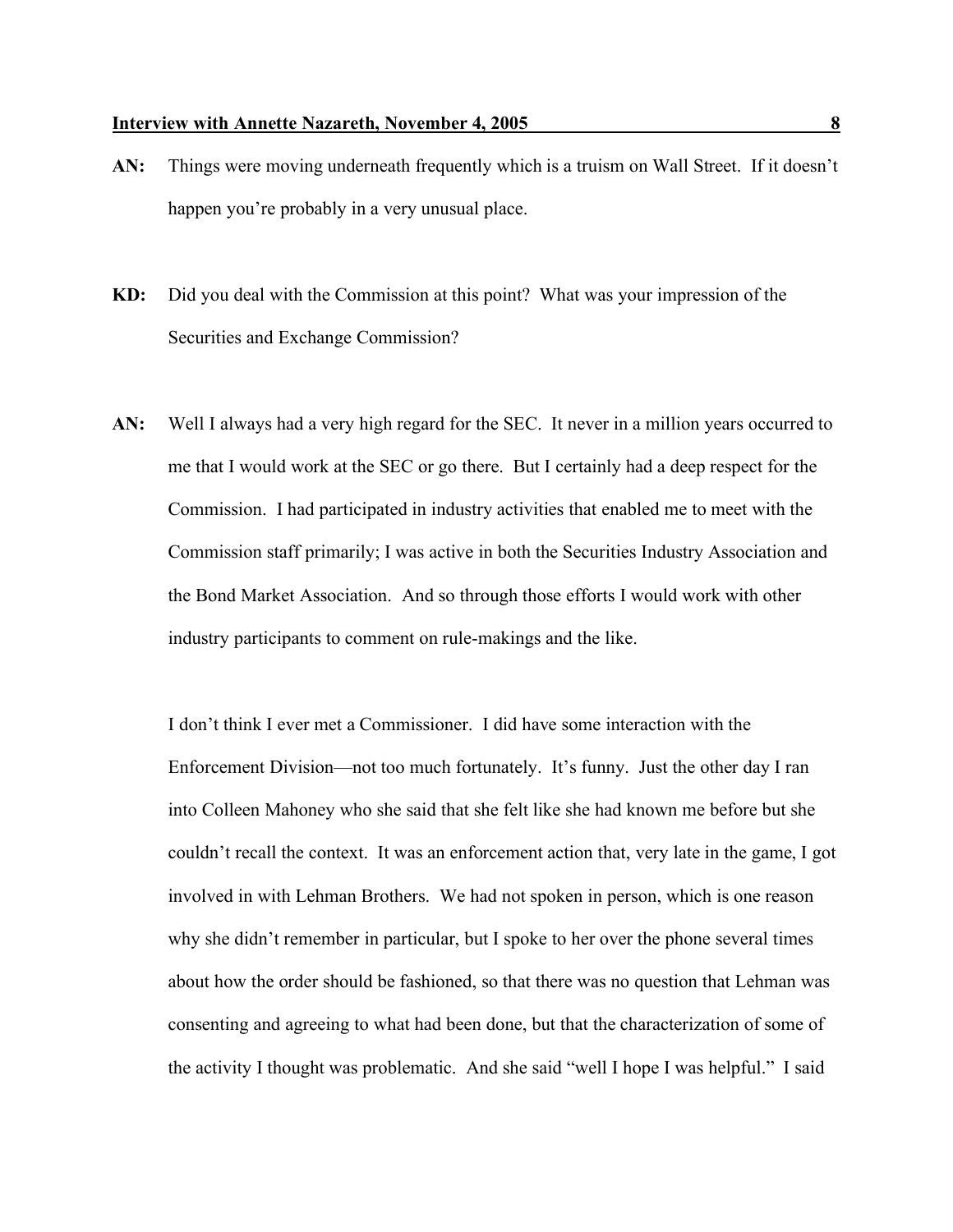you certainly were. I recall that we agreed on the changes. So that was my somewhat limited experience with the Enforcement Division.

- **KD:** You never got a Wells Notice on your desk or anything like that?
- **AN:** Well we certainly had a lot of Blue Sheet requests and we did have issues, but fortunately I don't recall personally being inundated with enforcement matters. I also wasn't in charge of litigation or the regulatory side per se at some of these larger firms.
- **KD:** How did you come to the attention of Arthur Levitt?
- **AN:** Well that's a good question—totally by accident, I think. When I was at Salomon Smith Barney, I had the pleasure of working with someone who had been chief of staff to Arthur Levitt named Michael Schlein, and at some point in my tenure at Smith Barney, my husband started working in Washington. He was a member of the Federal Reserve Board and so he was commuting back and forth to New York, but working in Washington most of the week—or actually all of the week. The senior folks at Smith Barney were aware of that and seemed to be looking for opportunities occasionally, just to be nice, to send me on little jaunts to Washington.

So they very kindly asked me to represent the firm along with Michael Schlein at a charity event in Washington. I didn't have the heart to tell them that my husband was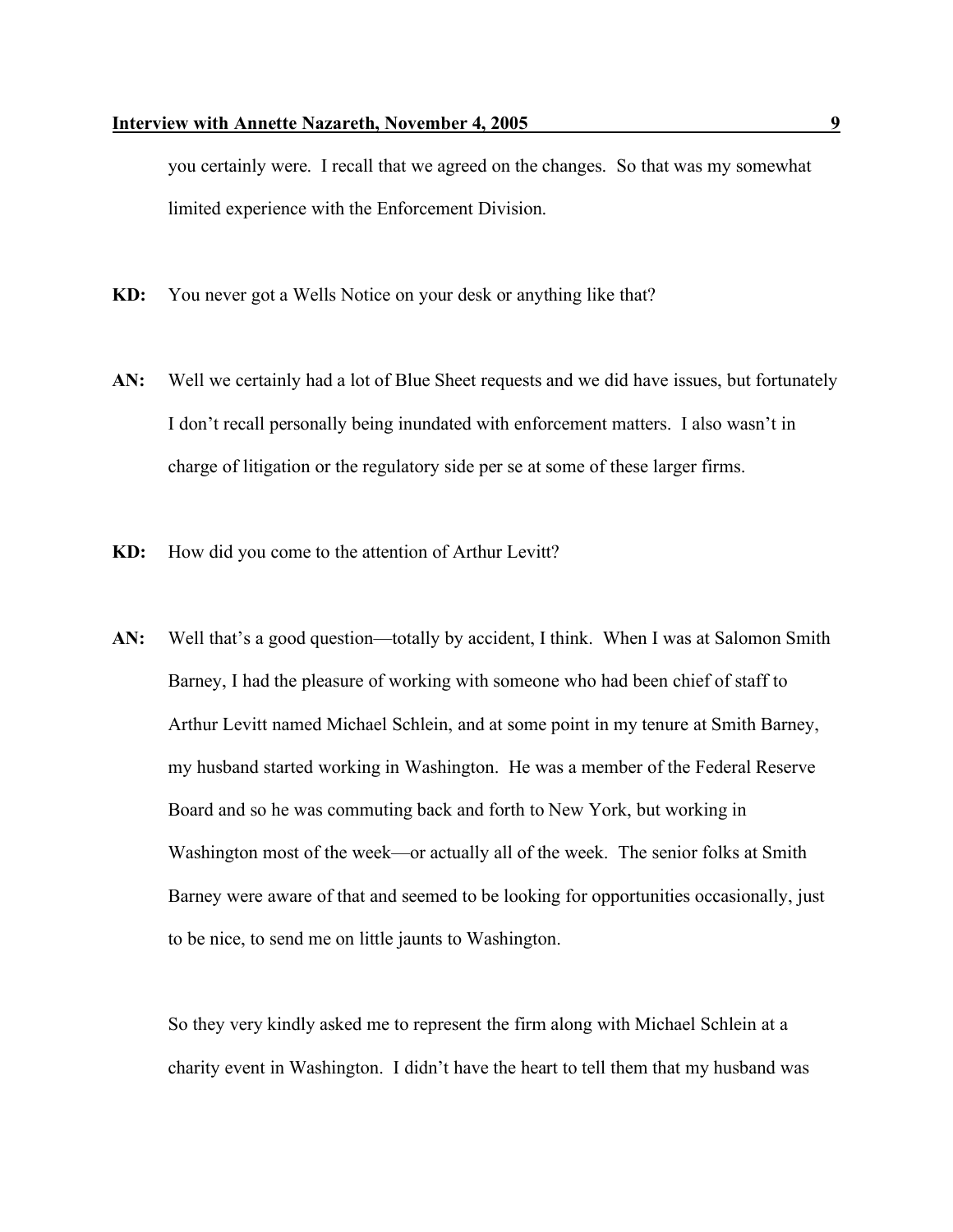actually out of town that day; it did not serve any particularly useful purpose for me. But it was such a nice gesture—and I thought that in the future there could be other opportunities—that I accepted and I came to Washington with Michael. We had not had the opportunity, I realized as we were talking on the plane, to really get to know each other and what our situations were. That was the first that he realized that my husband was commuting.

And so apparently after our event, I went back to New York and Michael made a stop at the SEC to visit his old boss, Arthur Levitt and anybody who knows Arthur will understand this story. Arthur was very happy to see Michael and then said "well, what have you done for me, what have you done for your country?" You know, "I sent you to Wall Street—I sent you back into the world, but you were supposed to send others from Wall Street down here to help me and to assist the Commission and you haven't sent me a single name." And so Michael, being pressed, said "well I actually know of someone who is not looking to work in Washington at all but she should be because she's making her poor husband commute."

And so Arthur made him give up the name and the phone number immediately and the next day I was stunned, because I think Arthur called before Michael had a chance to warn me; I had a message on my desk from my secretary that said Arthur Levitt called. And the first thought I had was there's no advice in the recent past that I've given that was either so important or so wrong that Arthur Levitt would be calling me personally.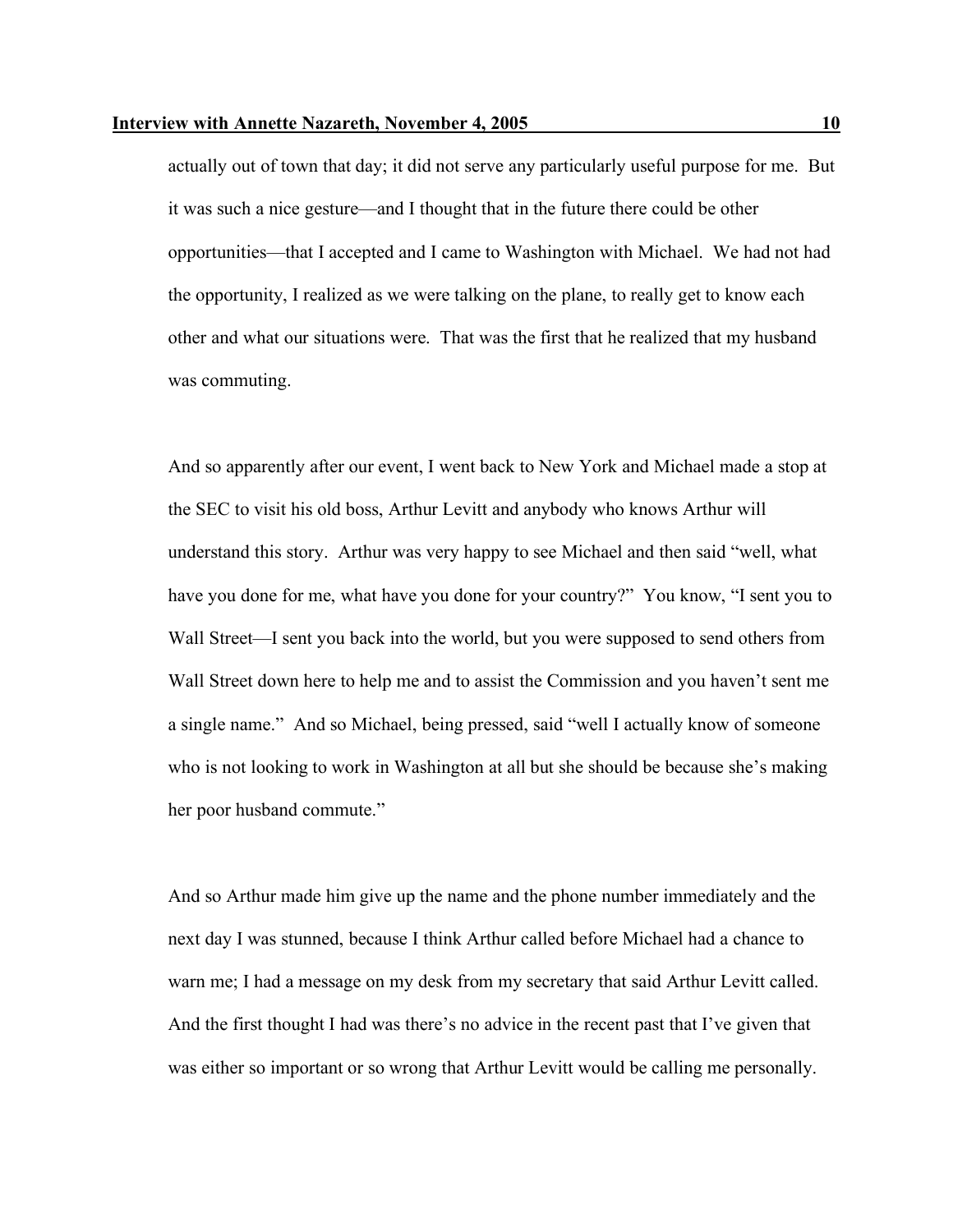But it turned out it really was Arthur Levitt and it was a cold call from Arthur Levitt. It was sort of "hi, this is Arthur Levitt; I'm Chairman of the SEC. Would you like to have lunch?" And so I did and the rest is history. It was very interesting.

- **KD:** Was it easy to make that decision to come to Washington?
- **AN:** It should have been easier. I really was a Wall Street junkie. I loved what I did; I loved working in the brokerage firms, being on trading floors; I loved crises. It was the kind of thing, I'd go in the morning and the first time I looked at my watch it would be five in the afternoon. I couldn't believe how much fun it was, and so I actually debated it quite a bit.

When I told my husband he was so obviously thrilled that it became clear to me that this commuting business wasn't quite as easy for him perhaps as he had let on. He was extremely interested in my moving to Washington but also made very compelling arguments about the value of public service, which obviously he was a bit ahead of me on. In retrospect it's sort of silly that I wasn't more wildly enthusiastic immediately because it is a tremendous opportunity. I did though frankly have some doubts, because of my own love of the dynamics of trading and the active pace on Wall Street, that perhaps policy-making would not suit me—that the tempo of it would not be something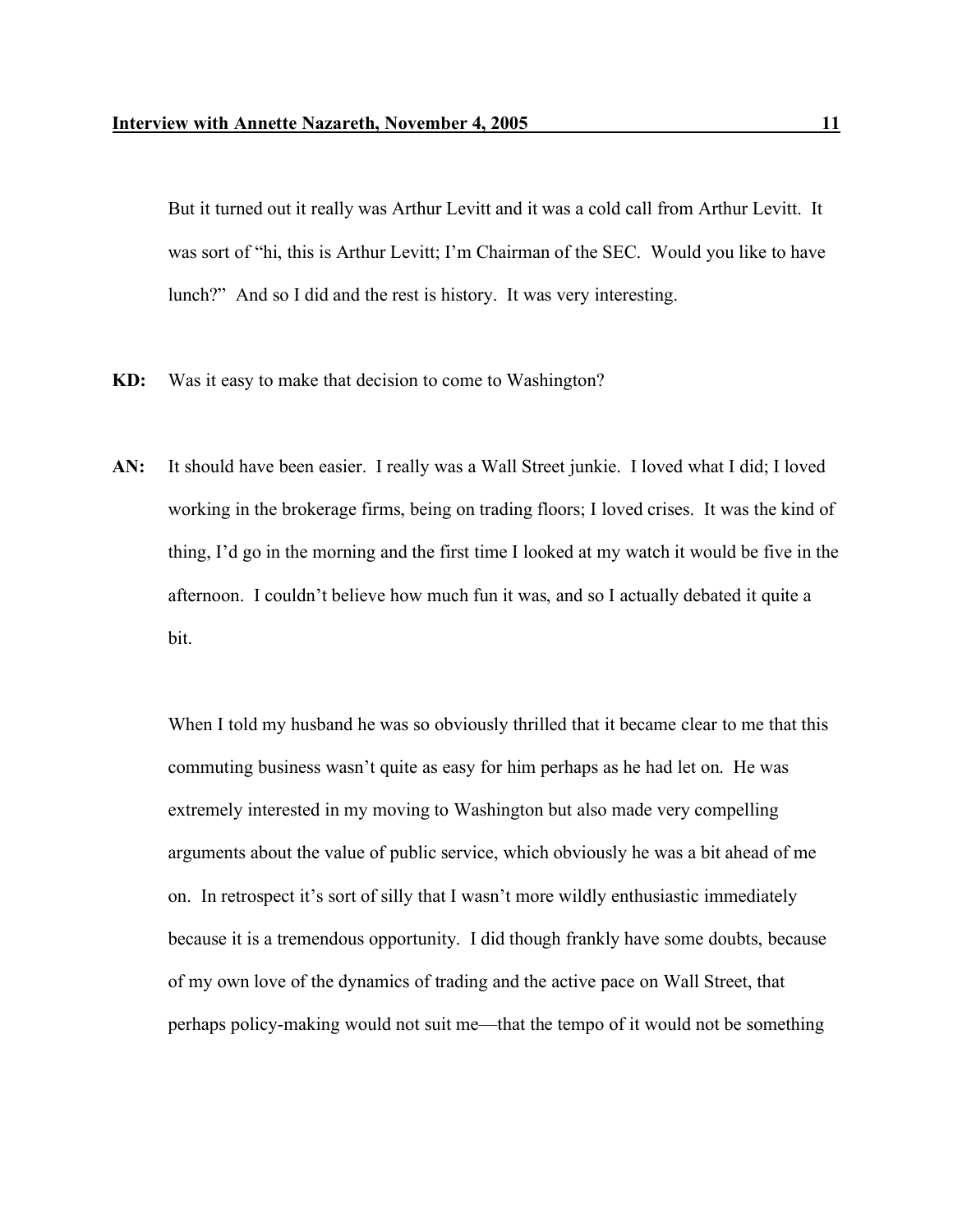that I enjoyed. And that does take a little getting used to. It's a different style, but once you're hooked, you're really hooked.

- **KD:** I take it you had your moments of panic in the process?
- **AN:** Yes; but not quite the same way. There's really more time to reflect in this kind of job.
- **KD:** As there should be I suppose.
- **AN:** Yes, I hope so.
- **KD:** At first you were assistant, is that right?
- **AN:** I was Senior Counsel to Arthur Levitt.
- **KD:** You were senior counsel?
- AN: Yes. Senior just meaning that I was one of the counsels in the Chairman's office.
- **KD:** What was your portfolio? What were you supposed to do?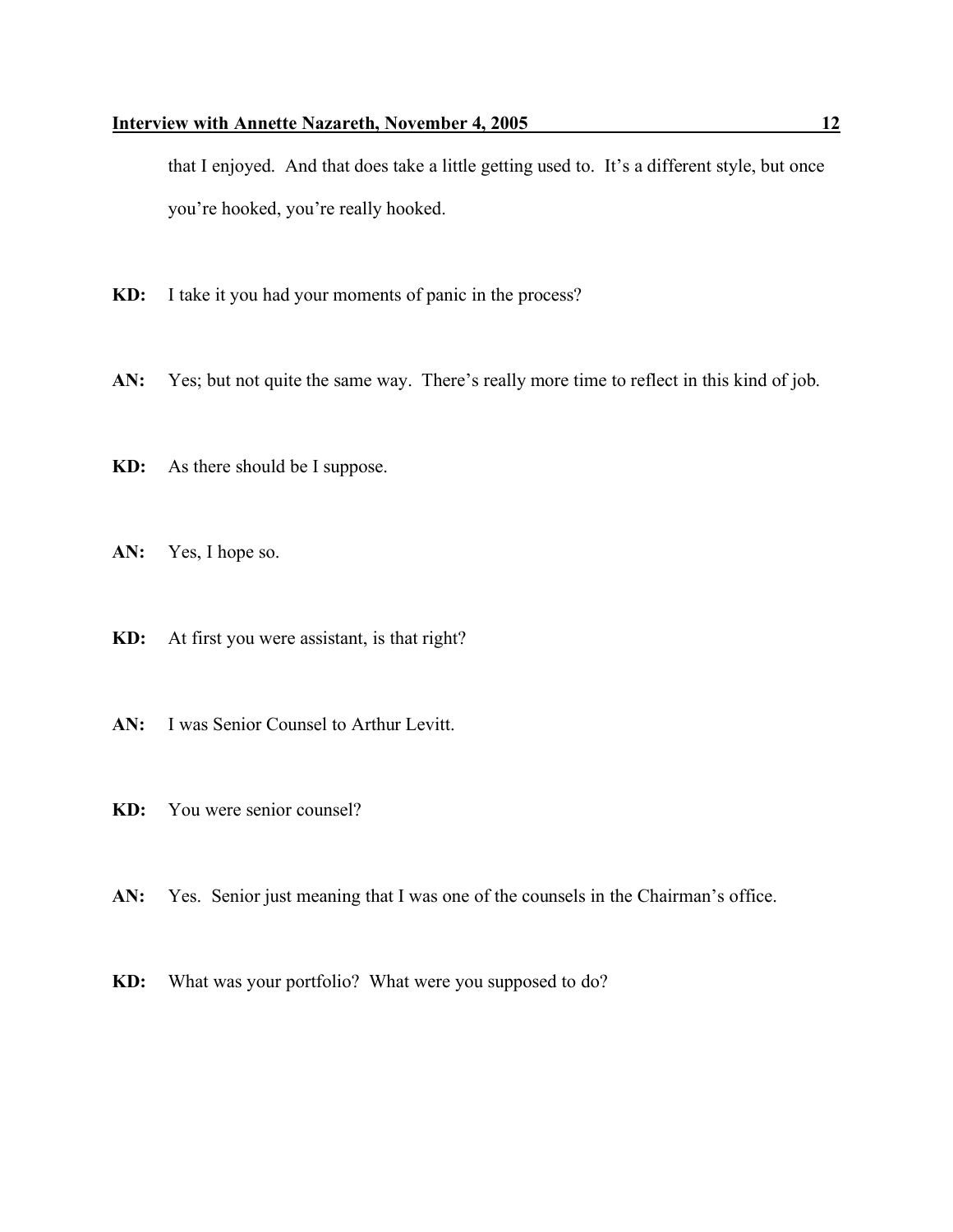- **AN:** I was covering primarily the market regulation issues that came through the Chairman's office. Arthur had counsel who would independently advise him on the matters that came to him so that he would not only get a briefing from the Division but also to some extent a second look by someone who had expertise in his own office, who could give him independent evaluation of what he was looking at.
- **KD:** So you were helping him triangulate?
- **AN:** Yes.
- **KD:** Did you find yourself generally in agreement with what Market Reg was saying?
- **AN:** I did. And frankly if there were times that I didn't or if there were times when I thought that I had issues or questions I would go directly to the division and they were very generous—either making changes or working through the issues or explaining how they got to where they were. There was at least one occasion where Arthur thought that, well, how rigorous are you being because you always seem to have consensus. And I, in my own way, made it very clear to him that it wasn't that there was always consensus to start but that my view was that it was far more productive to work with the division and get to where we all needed to be rather than to tell Arthur that they were wrong and then be the big shot and try to fix it.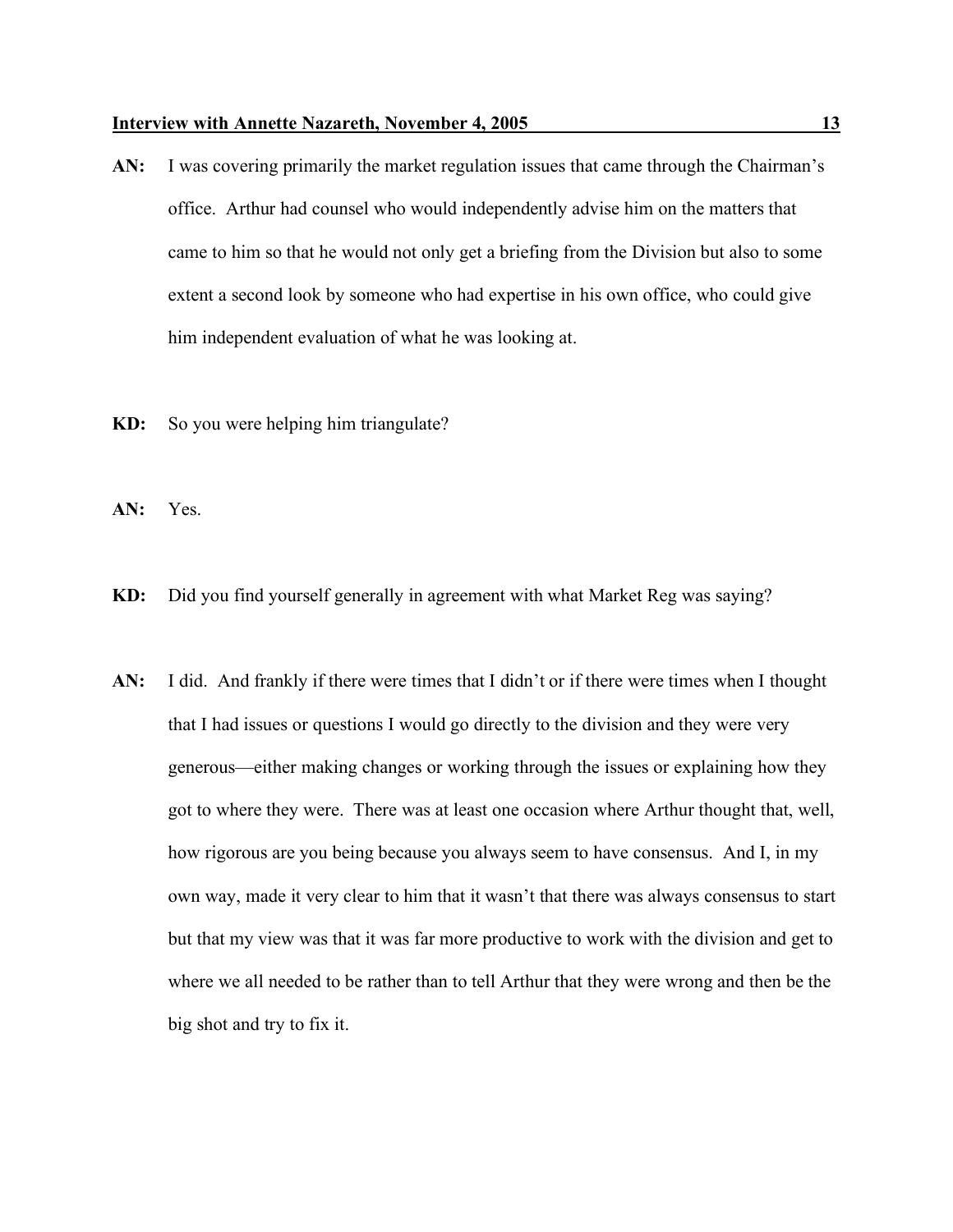I think at first he had some question as to whether that's what was really going on, but I think it became clear later that is what was going on. And frankly, again in retrospect— I'm very glad that it was my style to do it that way anyway—I'm very glad I did it that way because once I had the opportunity to do the job that I really wanted, which was be the Director of Market Regulation, I was viewed as more of a team player rather than somebody who had been foisted on them and who had gotten there by making them all look bad for my own benefit, which was not the purpose at all. The purpose is to ultimately come out of the Commission with a product that we're all proud of.

- **KD:** So that worked well even if there wasn't a strategy; you were in a good position to move into Market Reg.
- **AN:** Yes, well, it was my desire to do that. When I came to the Commission it was not my desire to be Counsel to the Chairman. I really thought that given my experience I wanted to have the opportunity to be Director of the division. That job was not available at the time I came, although there was a lot of speculation that Rich Lindsey would be leaving soon and I think he had given some indication to Arthur Levitt that he would be retiring in the next several months. So Arthur did not promise me the job, but he said that I would certainly be in an excellent position to apply for it. So again, my view was that if I was going to get there, I was going to get there by getting along with everybody one way or the other.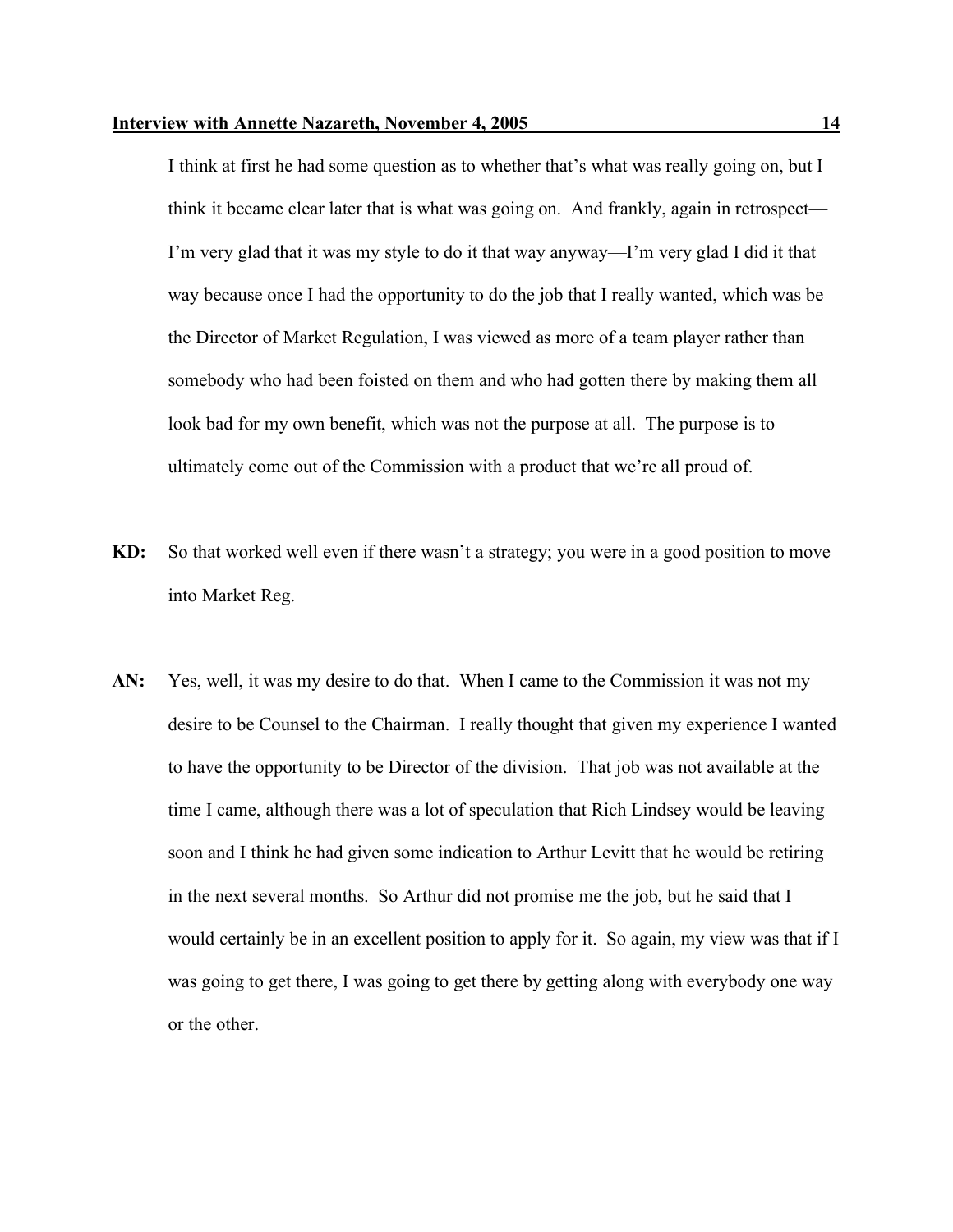- **KD:** At this point, there had been a funding freeze on the SEC for quite a while and I'm wondering if you saw the effects of that.
- **AN:** I was at the very tail end of Arthur's years. I didn't have particular experience with what it was like before.
- **KD:** I just wondered if that was in the air at that point and whether people talked about the situation.
- **AN:** I don't recall.
- **KD:** About the time that you went into Market Reg there was some talk about you going into the CFTC.
- **AN:** That's right.
- **KD:** Was that serious?
- AN: That was very, very serious.
- **KD:** Would you have liked that decision?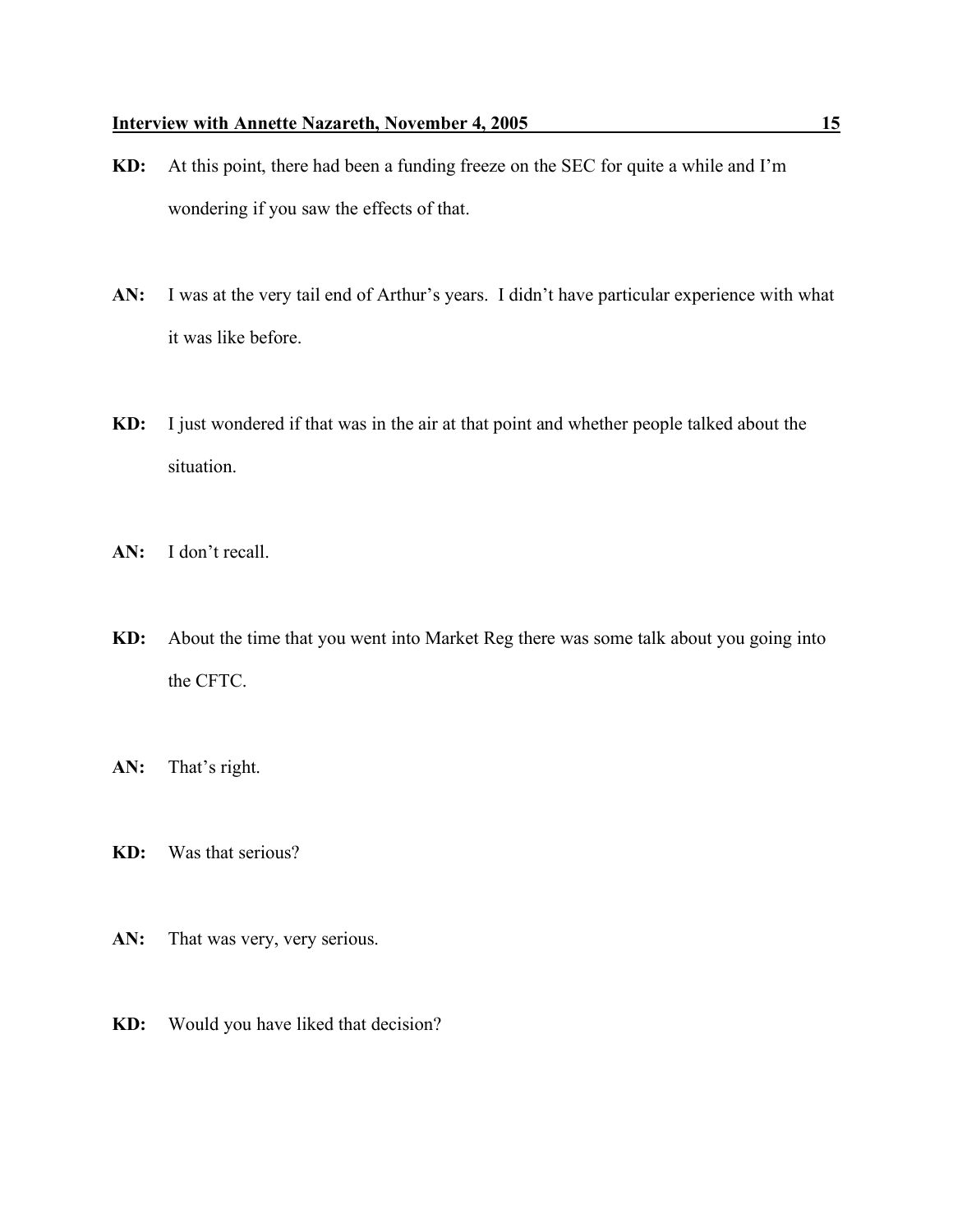**AN:** I'm really glad that I stayed and that things worked out the way they did. Frankly, it was an honor to be considered, and I was very seriously considered for that position. I think it really came down to Bill Rainer or me for that position. But the securities area is one that I knew well and was comfortable with. I had done work in derivatives, but I really was not as proficient in the commodity futures area. I think I could have gotten up to speed reasonably quickly.

But to some extent, the CFTC is a small agency—and this was certainly Arthur's argument as well—the opportunities in the Division of Market Regulation were pretty vast. Again, obviously being a Presidential appointee and the head of an agency, albeit a smaller one, would still be a tremendous honor, but the issues that Market Reg got to grapple with and address during my tenure were really tremendous. And I think that turned out to be in retrospect the better opportunity for me.

- **KD:** So Levitt was selling you on this?
- **AN:** I have to admit, I think on the one hand he really wanted me to stay. I think it's fair to say that whenever you're in play like that it sort of increases people's interest in you. I suspect that it didn't hurt in terms of my getting the Market Reg position that the backup was Chairman of another agency. So I think that certainly made people stand up and think she must really have something to offer if we're fighting over her.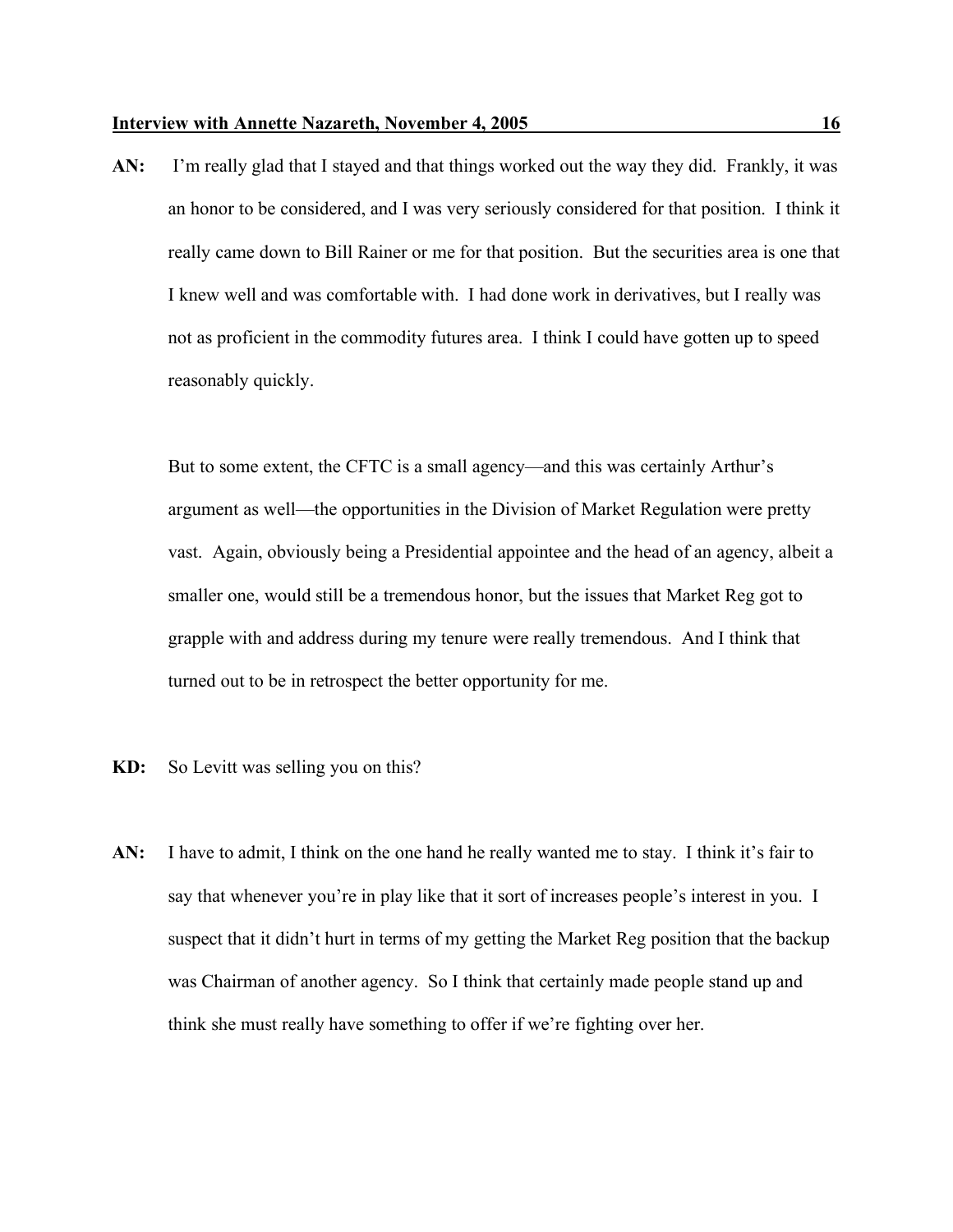- **KD:** Right. And it didn't happen too much later.
- **AN:** Oh no. It was all being considered at exactly the same time. It was sort of a high wire. Again I came down here having no idea what was going to happen with my career other than Arthur Levitt had convinced me to come down, and then suddenly I could potentially have two fantastic positions. I could potentially have neither position, as well. I was not used to this. I like watching other people play high stakes games on Wall Street, but I personally—you probably have noticed: I'm a lawyer. I am not a trader. So that was a little more risk than I was used to.
- **KD:** So things were still moving under your feet even in Washington?
- **AN:** Yes, they have.
- **KD:** When you took over Market Reg, what did you find and what were your priorities? What did you want to do?
- **AN:** What I found was a committed group of professionals who were expert at what they did. I was delighted to see that at the senior levels the people were again very committed to what they were doing and very, very knowledgeable about the markets. I think I was actually surprised at how much they understood about the markets and I think a lot of that came from the fact that they were in the final stages when I came here of Reg ATS. And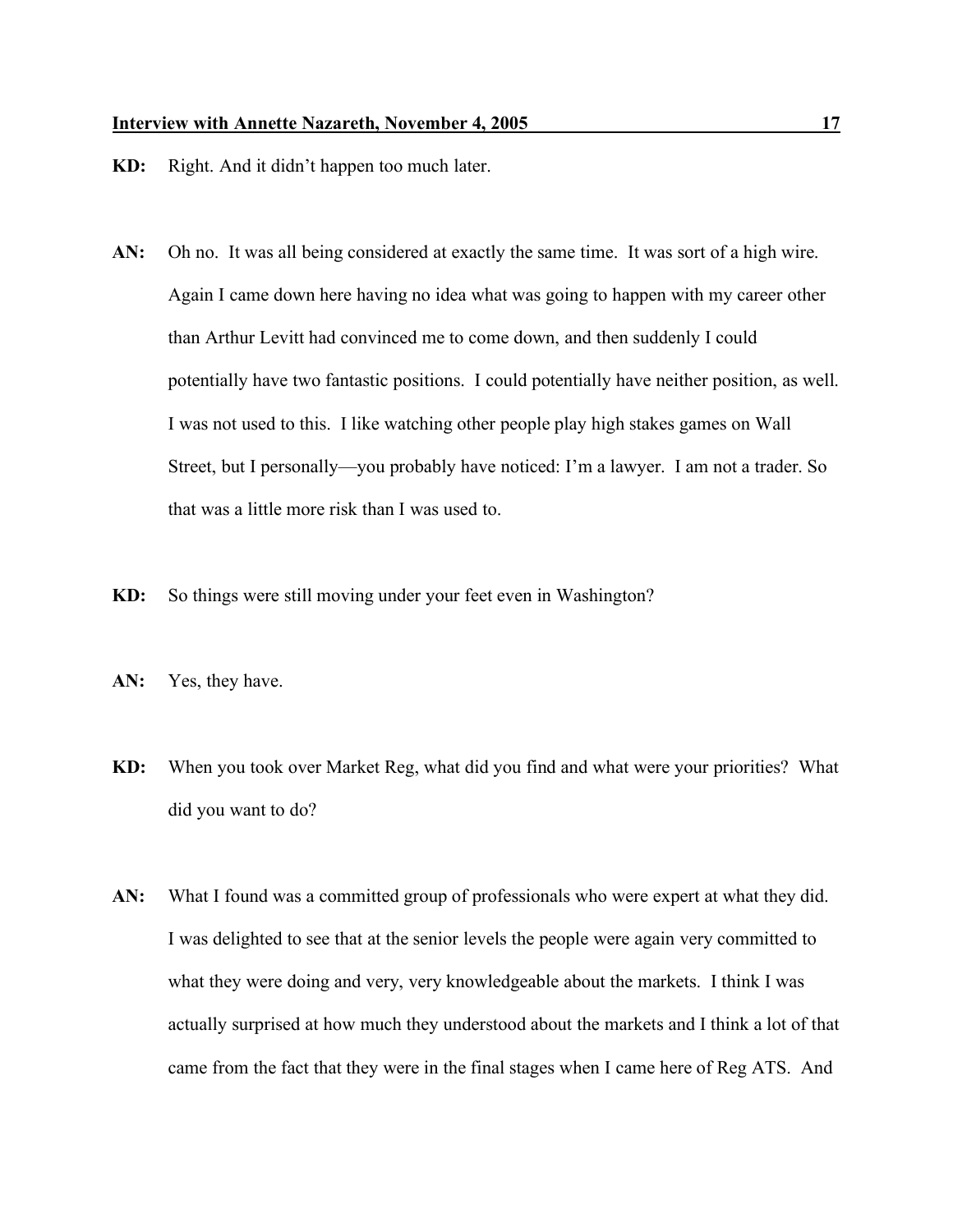I think there was a group of people in the division who had spent a huge amount of time studying the markets and the equity markets in particular. So they were at least as far along and probably some of them knew a lot more than I did about the equity markets, having spent as much time as I had on the fixed income side.

And I think that was my reputation, too. "She's okay but does she know anything about the equity markets?" I did but they really had developed an expertise for that regulation. So I found that—and I guess my own priorities again having coming from the street, I think Rich Lindsey had a similar priority—everybody over the years had come saying we really have to do some sort of net capital reform, that the net capital rule needed updating.

- **KD:** Explain that a little.
- **AN:** We had a rule in place that, given modern risk management techniques, was considered somewhat rudimentary or antiquated. We imposed high capital charges for securities positions that did not take into account things like portfolio margining and value at-risk analysis and the like, and there were a lot of people on Wall Street who believed that the Commission should be moving more in that direction as the banks had done the Basel Accord. There was a lot of pressure to do that. It's a very, very complicated issue and we did ultimately make some significant changes, but something that I thought would be easy was not easy and I can say it took us nearly seven years to do it. I think if I hadn't been here so long it wouldn't have gotten done.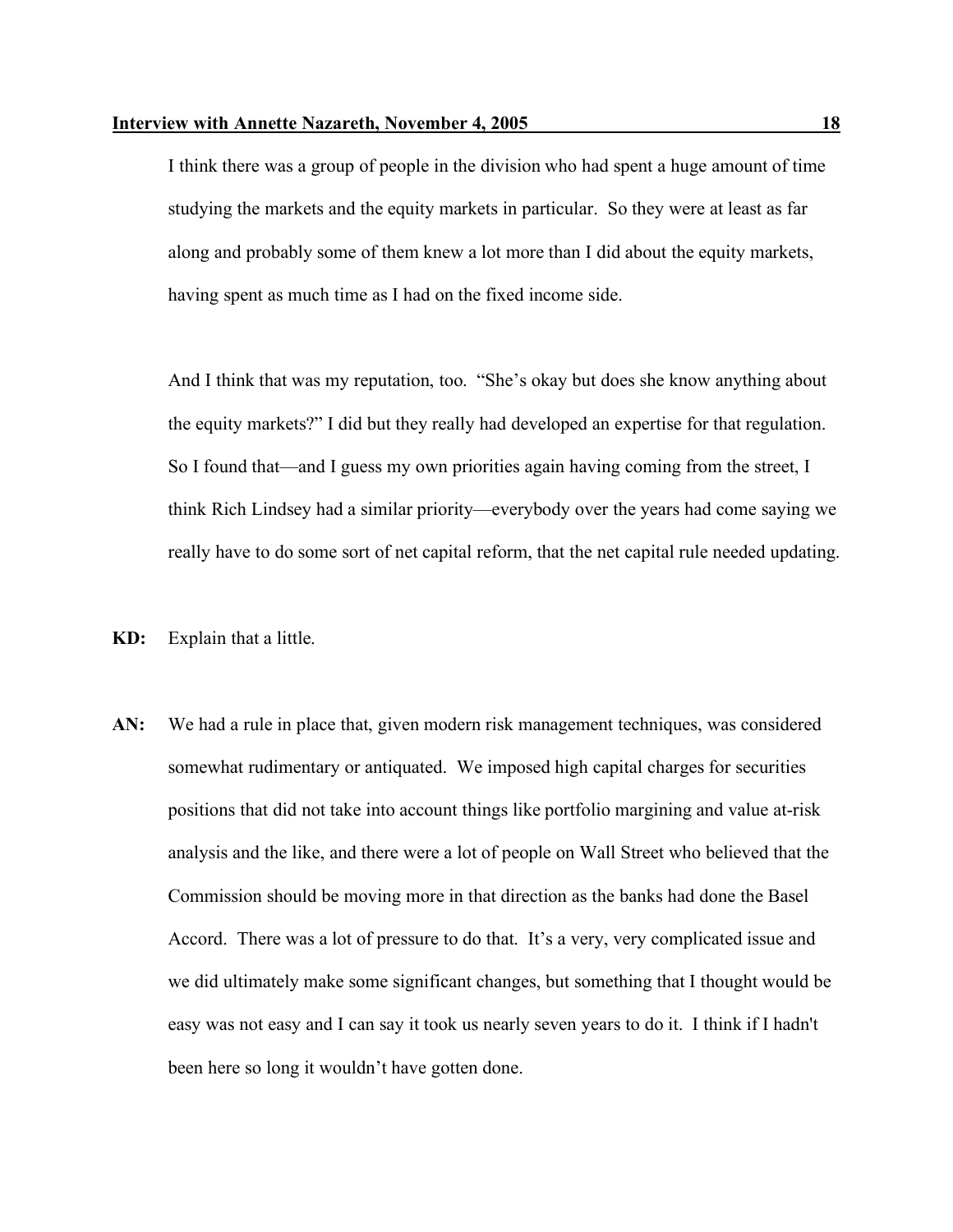**KD:** One of the things you did early on surprisingly involved deregulation derivatives.

**AN:** Yes.

- **KD:** I notice that there was some concern about the derivatives market and—I think working with the CFTC—the sense was that holding back regulation was necessary.
- AN: If you're referring to the Commodities Futures Modernization Act, our piece of it was rather small because the legislation involved mostly deregulating large parts of the CFTC's mandate. But there was also an interest given some things that had happened before in insuring legal certainty for derivatives, which we strongly supported and we worked on that. And we also wanted to make sure that it was clear that securities-based swaps were subject to the anti-fraud provisions. So while the whole package was quite deregulatory, there was some additional certainty that we were able to achieve with respect to derivatives that were securities-based swaps—securities-based swaps were subject to anti-fraud provisions. We thought it was clear but it was awfully good to get it in the legislation.

And then, as you know, the Commission spent a good deal of its time on that legislation on the provisions relating to single stock futures. But much of what was in the CFMA was consistent with what the Commission's position had been in the President's Working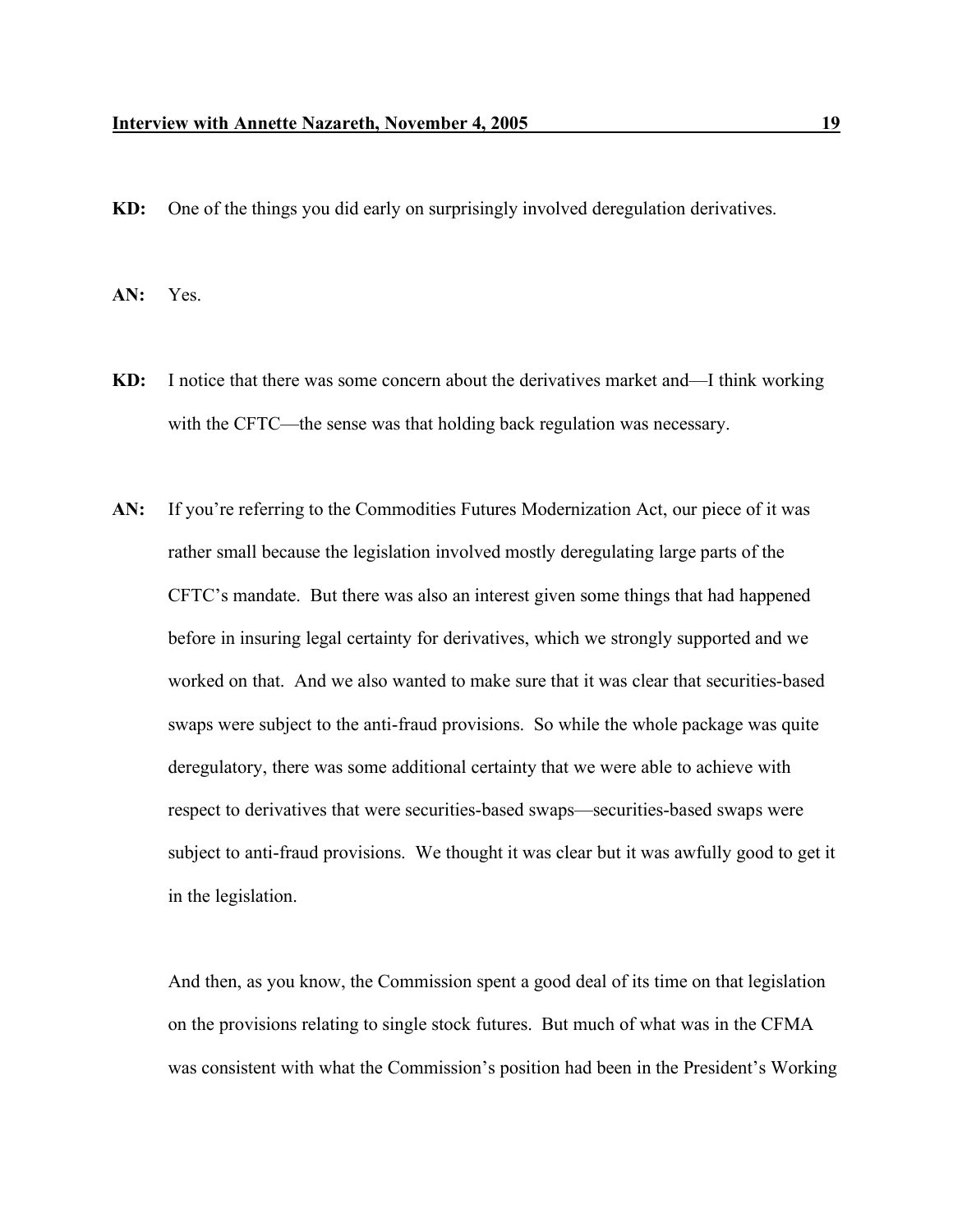Group on Financial Markets. So coming out of the Long-Term Capital Management issues and the like there was a feeling that yes, there had been problems and the counterparties needed to have a better understanding about the risks that those that they were doing transactions with were undertaking. But it was unanimous on the Working Group that there was not support for regulating derivatives.

- **KD:** Was it the idea that widows and orphans aren't investing?
- AN: Partly the understanding was that it's largely an institutional market. We didn't really have the concern with retail investors. Certainly, occasionally you'll get some hiccups in the system—and obviously we should have some concerns about systemic risks, but to the extent that most or virtually all derivative transactions are done with counter-parties that are regulated entities, such as broker dealer affiliates or banks, then through the entities that we regulate, we could raise the standards to insure that they understood the transactions, the exposures, and what the exposures were with their counter-parties. And I think we've seen through our focus in that area that there have been substantial improvements in the area of counter-party risk management.
- **KD:** Single stock futures went in with this and you were saying that the SEC had a little slice of something…
- **AN:** Right.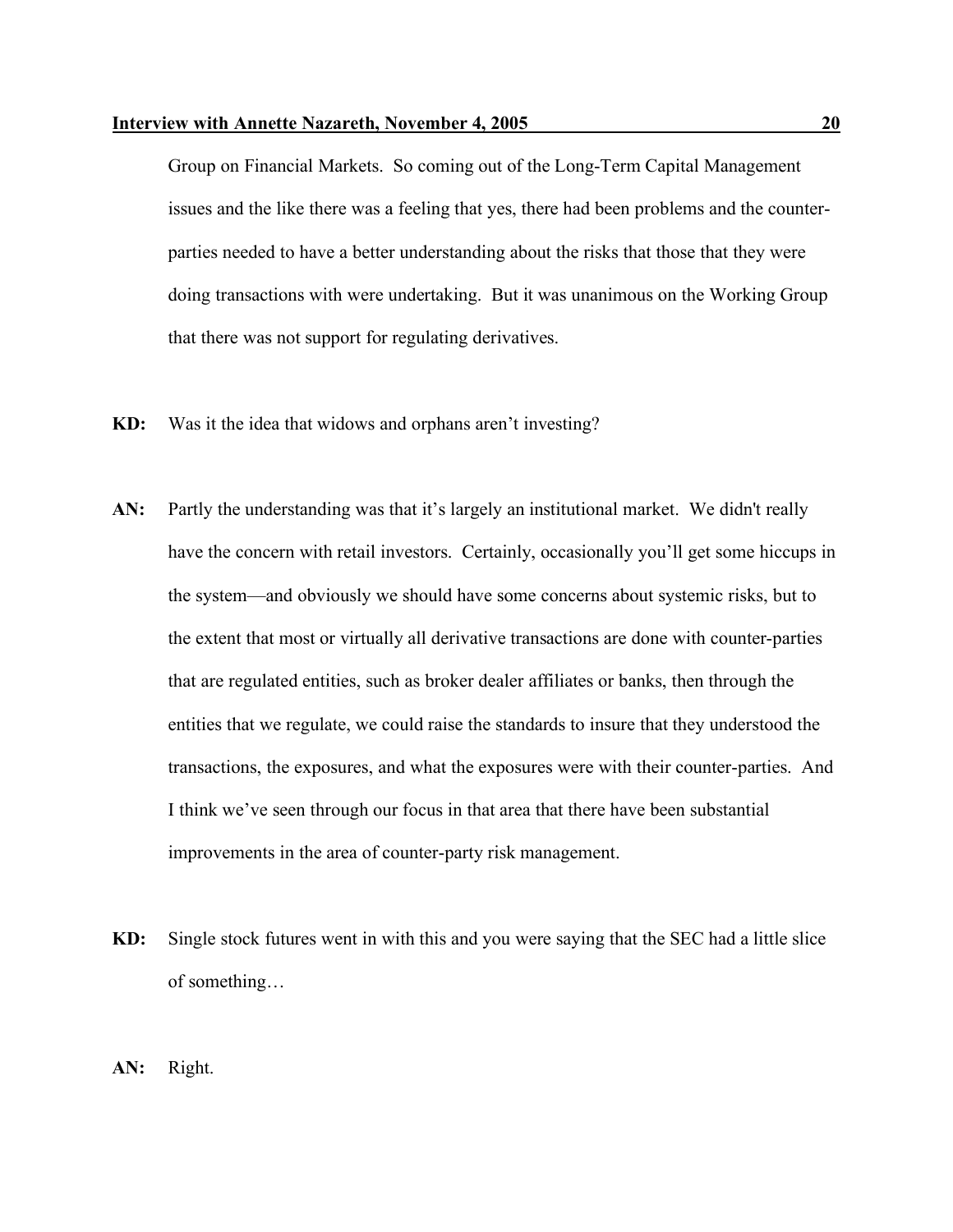- **KD:** … was it the other way around for some of those stock futures? Who was leading on putting that in place?
- **AN:** Well it was essentially the CFTC bill. It was part of the Commodity Futures Modernization Act. That was the part that the Commission took I believe a most active role in; the reason being that we felt pretty strongly and continued to—and the legislation reflects this—that single stock futures are both a future and a security because a future on a single stock is a substitute for the underlying security and therefore if it's not deemed a security and it doesn't come within the securities laws then you have this gaping loophole for all sorts of market protections like insider trading and manipulation concerns. So we took a very active role in drafting that part of the legislation.
- **KD:** You can still sell the futures short on a declining market—right?
- **AN:** Right.
- **KD:** But you couldn't do it with the securities.
- AN: The short-sales issues were a bit less of a concern. As you probably know, since then we've done all sorts of short-sale reform as well, but that's not what drove our work on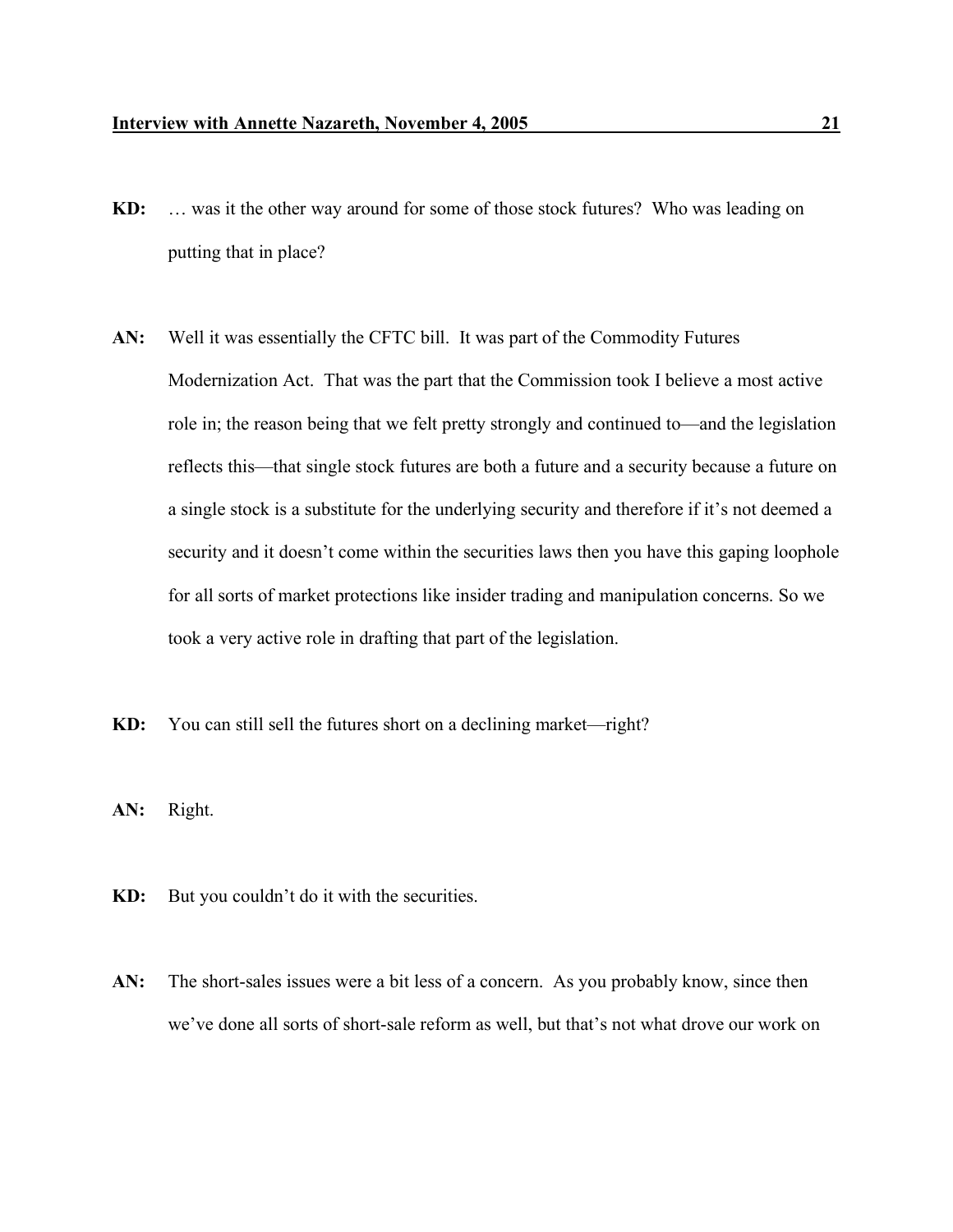single stock futures. It was really more of the market integrity, insider trading and market manipulation issues. I don't think short-sales would have driven the process.

- **KD:** The interesting part was the agreement to split regulatory authority between the SEC and the CFTC.
- **AN:** We shared regulatory authority.
- **KD:** How does that work? It would seem very difficult from an outsider's perspective.
- **AN:** It depends on who you talk to. I don't think it's actually been that difficult. The futures markets may disagree. But for the most part, for whatever reason, the product hasn't taken off that much, so I can't say we have vast amounts of experience. But all the rules that were necessary to put the product into effect were ultimately completed and put in effect. The regulatory framework is there. It may have been a little duplicative in the sense that the markets have to file it two places—I think that some of the rules wouldn't be effective on filing here as they would with the CFTC. I think we have to approve them, but in general I don't think that has been the problem.

The product hasn't taken off as much as people would like. Some people say it's because the margin is at options levels, not at futures levels. We're trying to address those issues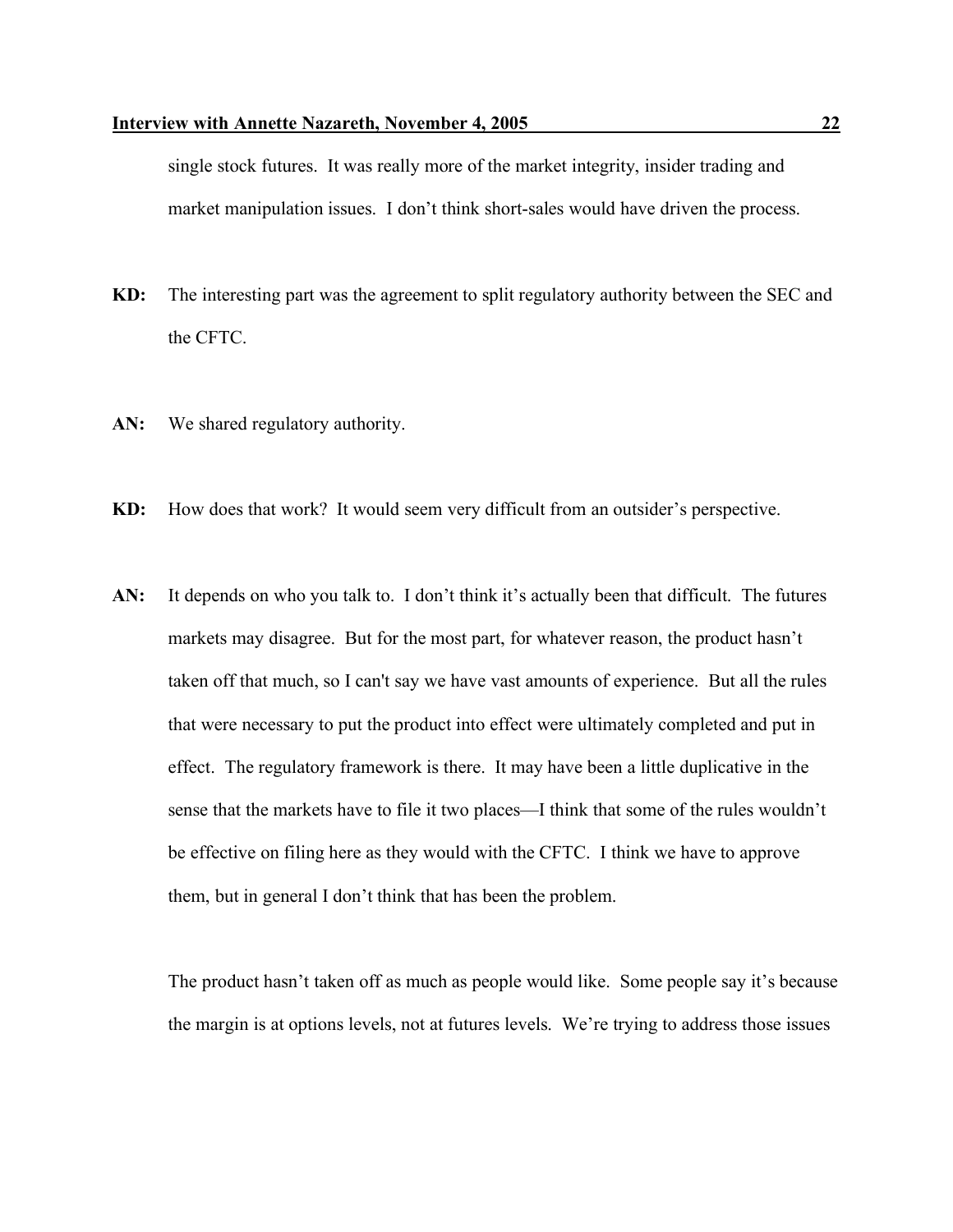and are now reviewing option levels on all products through portfolio margining analysis and the like. But I don't think it's been a major problem.

- **KD:** Something that it seems you spent a good deal of time with in one way or another is the idea of a national market system. The '75 Act introduced the idea that there would be this national market system. How much progress had been made when you came in 1998? I know you weren't there in '75, but what had been accomplished in the way of bringing markets together?
- **AN:** Oh, I think a huge amount had been accomplished. I think we had certainly achieved the early mandates of a national market system. We had multiple competing linked markets. We had order handling; we had lots of things that had been put in effect over time—all of which were consistent with the goals of the national market system.

What happened was that many of those rules that had been put in effect no longer made sense given advances in technology, so that the rules that were well-reasoned thirty years before now were actually having a distorting effect. They were keeping some new entrants out of, certainly the listed market. You had an ITS system that all the listed trades went through for purposes of insuring that you weren't trading through a better price in another market, for instance. But given the protocols of that system and the slowness of the system, if you were an automated market you'd have to wait what would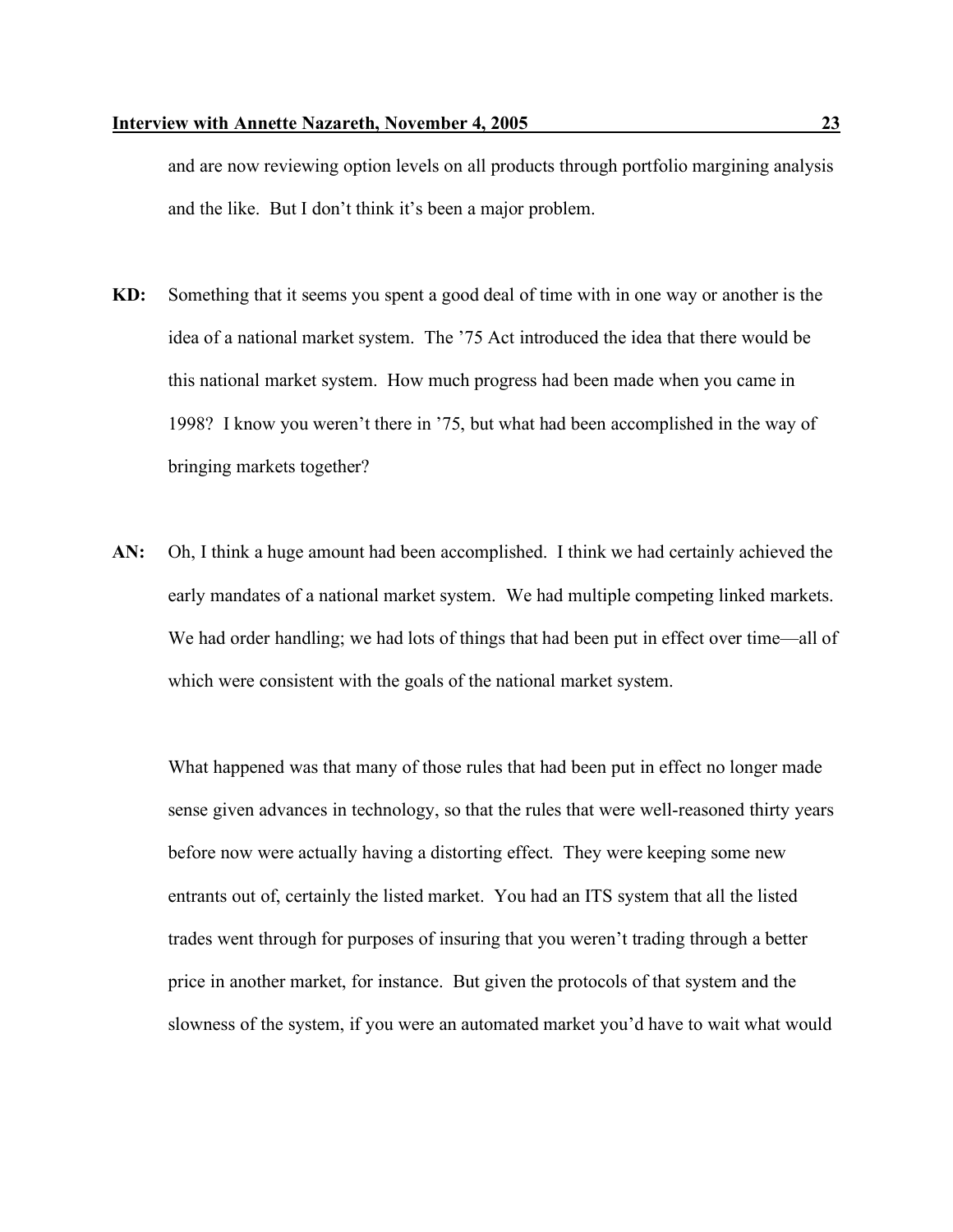be viewed as an eternity to get a message back to hear whether or not your trade had been executed.

So that was a major problem. Mismatches in business models meant that the regulations were basically making it impossible for some to even enter the market. So we had to make changes; we were at a point where we were no longer in a steady state. The status quo wasn't acceptable. We had to make some major changes and whenever you make changes of that type that are significant you're going to have people who are disproportionately impacted given where they're starting from, whatever their current business model is, so it was a real challenge to do it. And you can understand why it takes about 30 years to address because some parts of it aren't fun all the time.

But I hope that as a result of that effort we're now at the new plateau, the new place on which we're all going to operate and again be able to continue to further the goals of the national market system and have multiple competing markets with lots of different models and let the best model win.

- **KD:** Well you've jumped through the whole process but I want to talk about the process a little bit.
- **AN:** Okay.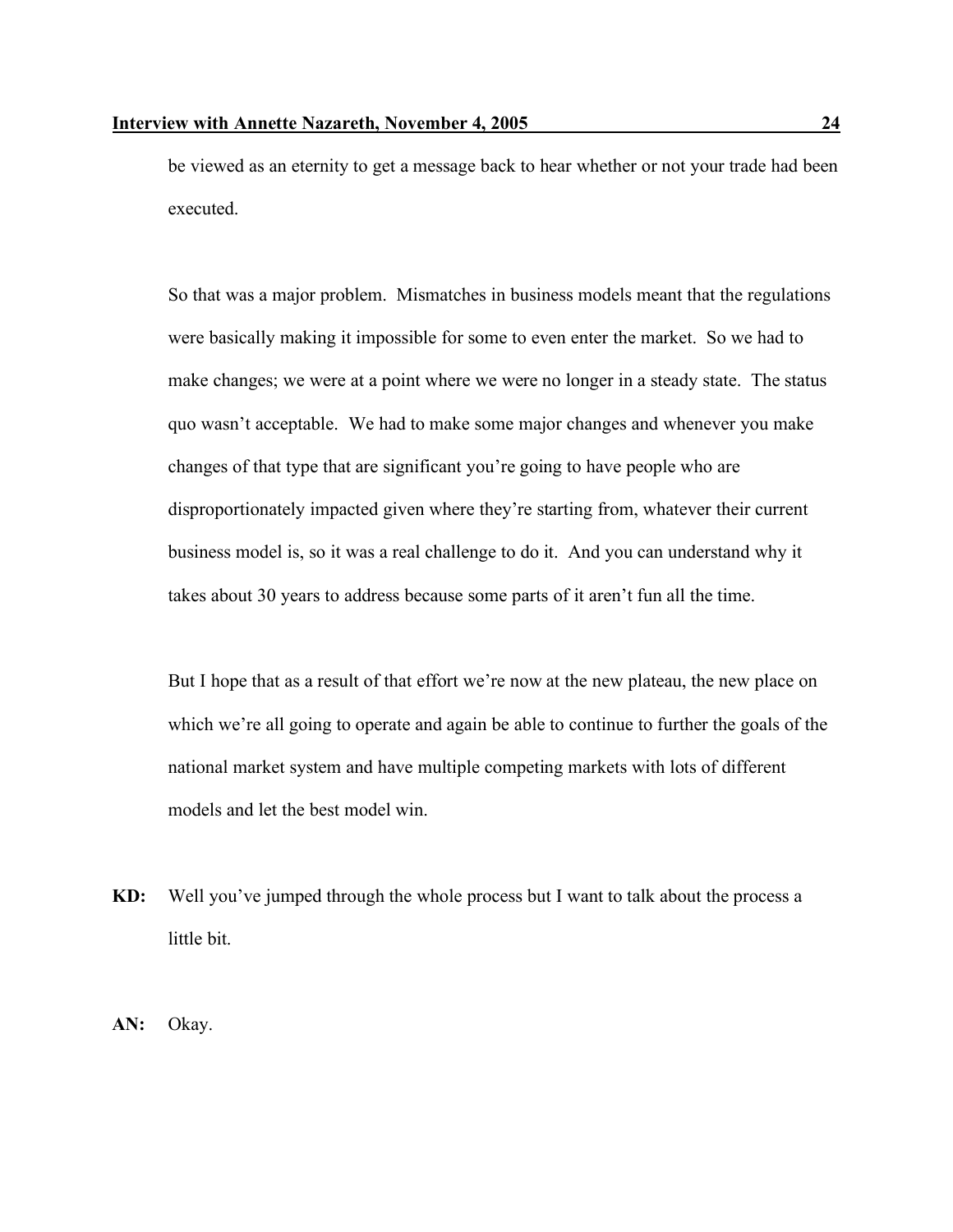- **KD:** Obviously you had to tackle this in pieces.
- **AN:** Yes.
- **KD:** Do you recall what kinds of steps you took during your time in market regulation to address this? Regulation ATS for example, was that already in when you came in?
- **AN:** Yes. I was in the Chairman's office when that was approved so I really came at the tailend of ATS. Obviously ATS was very important. It's hard for me to think back on all that we did, but when I started with Arthur one of the things that we did was push the New York Stock Exchange to eliminate its rule—now I forget the number of the rule this is funny. They had a rule that required that all trades in listed securities be done on the Exchange.
- **KD:** 390?
- **AN:** 390—how could I forget that? So Rule 390, through a tremendous amount of cajoling by the Commission, was repealed and that was absolutely the right thing to do in terms of basically saying that you couldn't force all listed securities to be done on an Exchange. But the issue now is, what happens next? There was a benefit to insuring that people were having order interaction in some venue and that we weren't encouraging internalization by repealing Rule 390.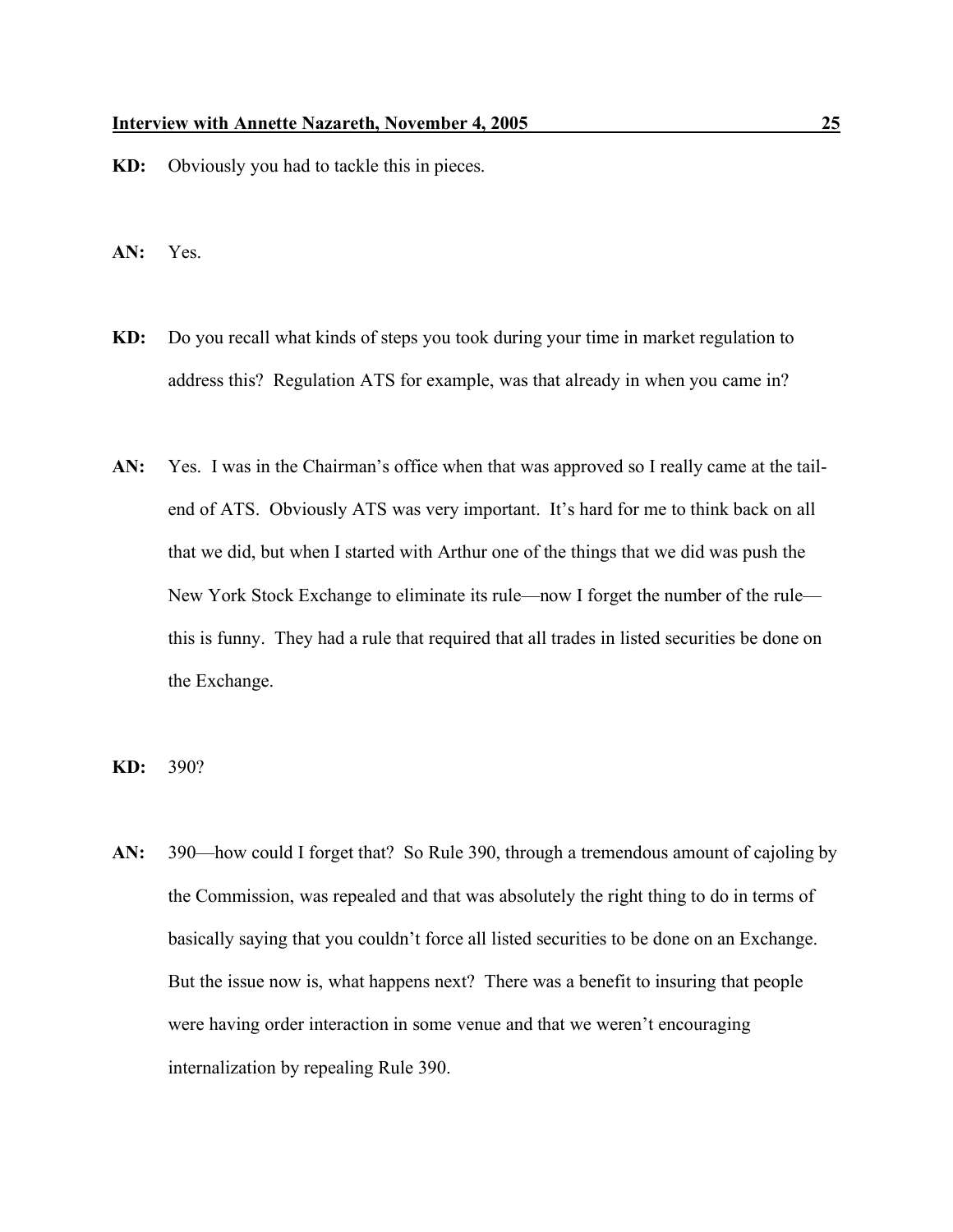So we decided to go out with the concept release on market fragmentation, which was the beginning of dialogue on what does this all mean as we change these rules? What is the impact going to be on the market? Is fragmentation a problem at all? Is this something we should be worried about or not? And what we did was we said, if it's a problem, there are a variety of alternatives that the Commission could consider and we had six different ways if fragmentation was indeed a problem. We said, what about these ideas, and we threw out lots of ideas. They weren't all novel. If you look back at the legislative history going back to the '70s, some of these ideas had been considered then, but sometimes, you know old ideas in a new context make sense.

We threw them all out and started with what we saw as the most benign thought which was, how about if we just have better transparency about the execution quality? The final idea was, what if we make all orders come together in some sort of virtual limit order book? And there were some who read that concept release with great trepidation because they viewed it as the Commission's first move towards a CLOB, a central limit order book, which certainly wasn't the staff's intention at all. It was just to put all the ideas on the table. But merely raising the dialogue had some people absolutely crazed with concern.

Where we ended up ultimately was implementing the first of the thought pieces. We implemented execution quality disclosure statistics, which I think has been an amazingly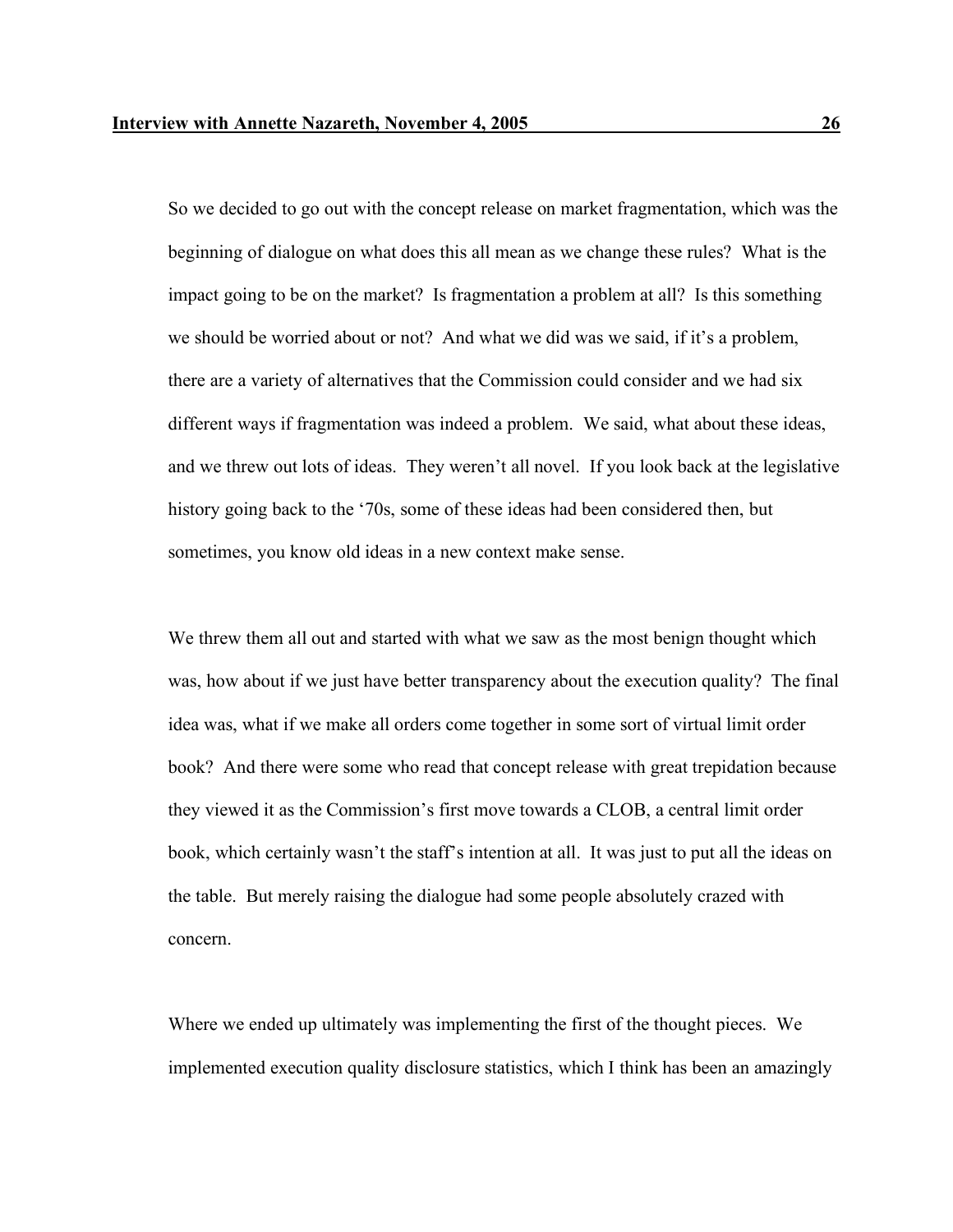powerful tool in having brokers assess the quality of executions that they were receiving at different market centers. So that was a very good result. Then some in the markets said that they thought more centralization of orders would be a good thing and others who were terribly concerned about it, so there were lots of permutations in terms of how we were going to go about addressing these things.

But ultimately we ended up with Reg NMS because, as we continued to have roundtables and hearings and outreach with the industry, there were some primary areas of focus that kept emerging: that sub-pennies were a problem and that basically in today's world, you should be able to access other markets without going through a central pipe. You should be able to do it on a point-to-point basis through various Internet type technologies and therefore if you had access standards as opposed to a central point of access with a single point of failure that would be a modernization step that we needed to take.

Obviously, the trade through rule had caused problems, again because of this notion that it didn't work in the world in which you had some people executing transactions at lightning speed and others who were waiting to get back to you in a minute and a half at that point.

**KD:** That's slow, I take it?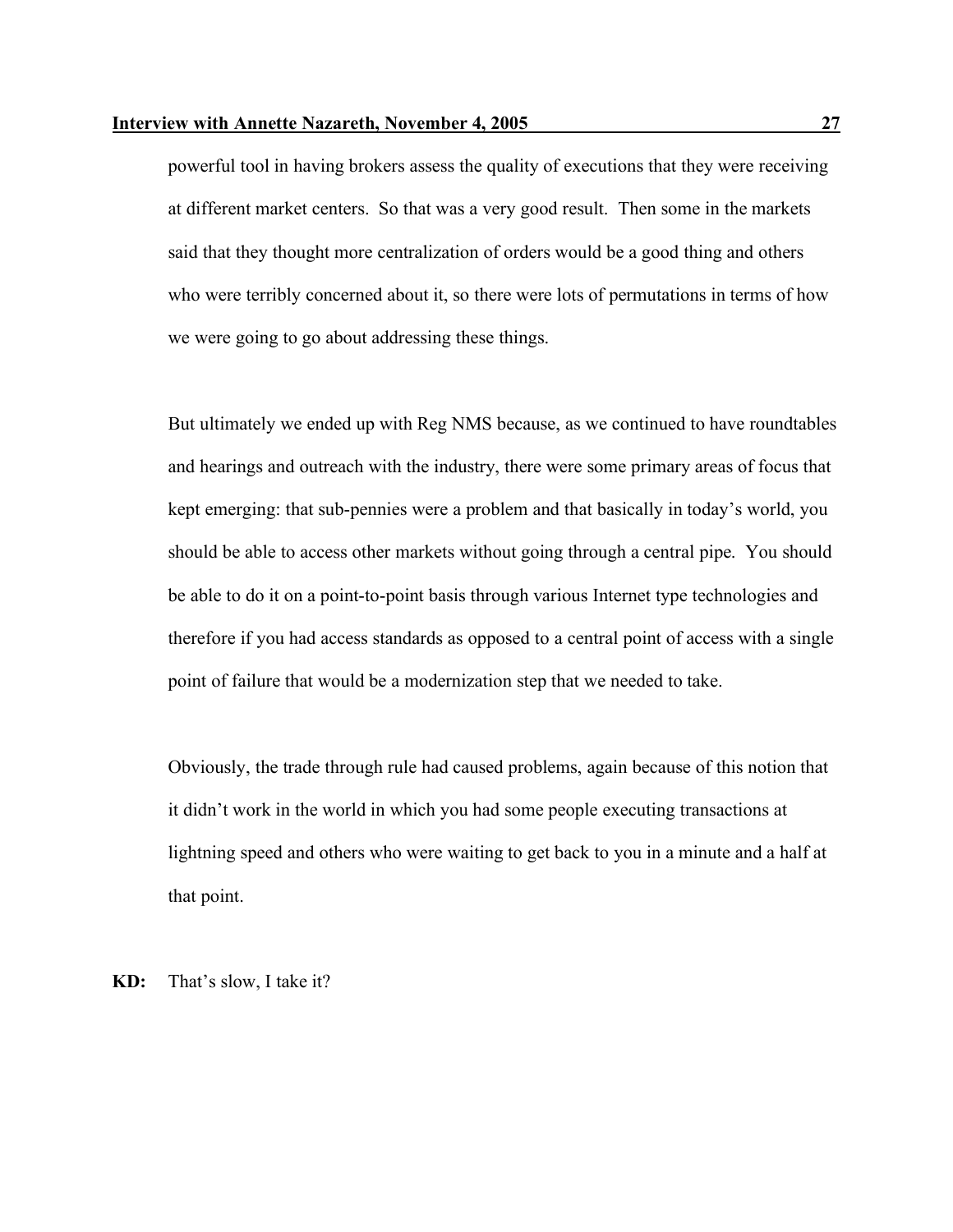- **AN:** Yes, some were doing it in sub-seconds. And then we had complaints about the market data system, not all of which have been resolved, but a small subset of which was addressed in Reg NMS. So it was a very iterative process, but as it should have been, since these were very, very complicated issues. We really needed to get consensus on, of all the things that people are complaining about, what are the most critical things to address? How can they be packaged in one document that will achieve the goals that we're trying to achieve? We put the proposal out a few times to really vet it as much as possible to try to avoid any unintended consequences and now that the Commission approved it, we're in the implementation stage. So it's very exciting.
- **KD:** Right. Where was the resistance coming from? Was it coming from the markets that didn't want to lose their sort of exclusive turf ? I'm just wondering because there was some substantial concern about trade through, things like that.
- **AN:** Right. Well I don't want to characterize exactly where the camp was, because people were all over the lot. I think there were some people who didn't want an order protection rule merely because they thought it wasn't necessary, and that the markets would migrate that way in any case. With them, it seemed more like religion. They simply didn't want regulation. Some who were opposed to it, in fact, had their systems already programmed to do precisely what the rule would require.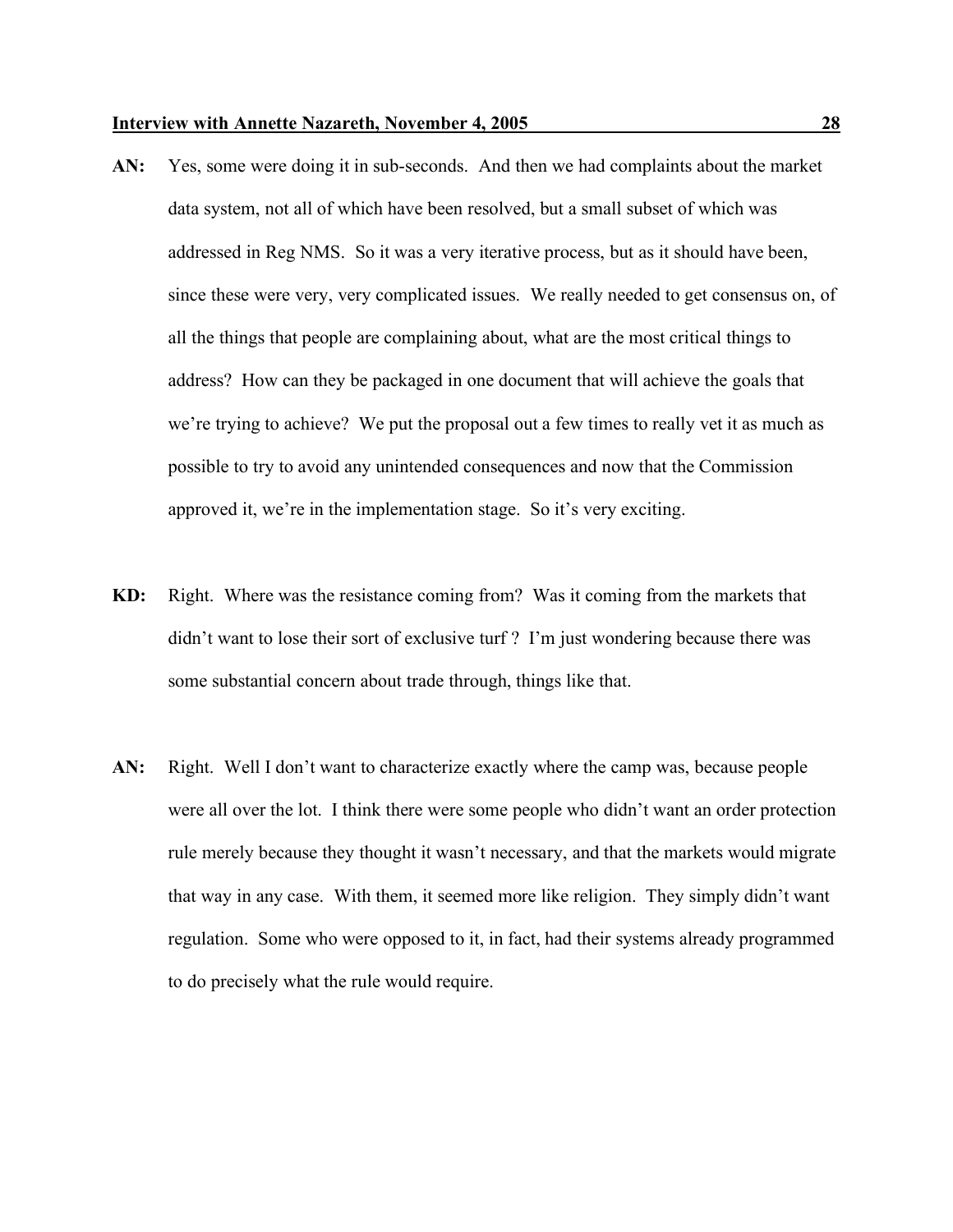So it wasn't an issue of breaking their model or inconveniencing them; it was more that they would have done it anyway, but now that it was a rule they would be audited and they'd have to defend their actions and that kind of thing. It's true that there will be some compliance surveillance, so that it is more of a burden. But we didn't believe that everyone would achieve best price uniformly. Given all the improvements in technology, the fact that you could program systems now to say if a quote is immediately accessible, in less than a second, why shouldn't you use all that computer technology to go get one? So we obviously on balance thought that and the release speaks for itself in that regard—thought that there were public policy benefits and benefits to investors of requiring it.

But I think the irony is that, now that it's been adopted, although we still haven't implemented it, people are somewhat calmer. I think as with many things, people argue up to the last minute that they want a different result, but I don't hear very many people saying today that it isn't going to work. They're saying, "I would have been happier if I didn't have to do it," but we're obviously hoping to make the implementation as seamless as possible.

**KD:** And that sort of thing has happened a lot of times with the SEC.

**AN:** Yes.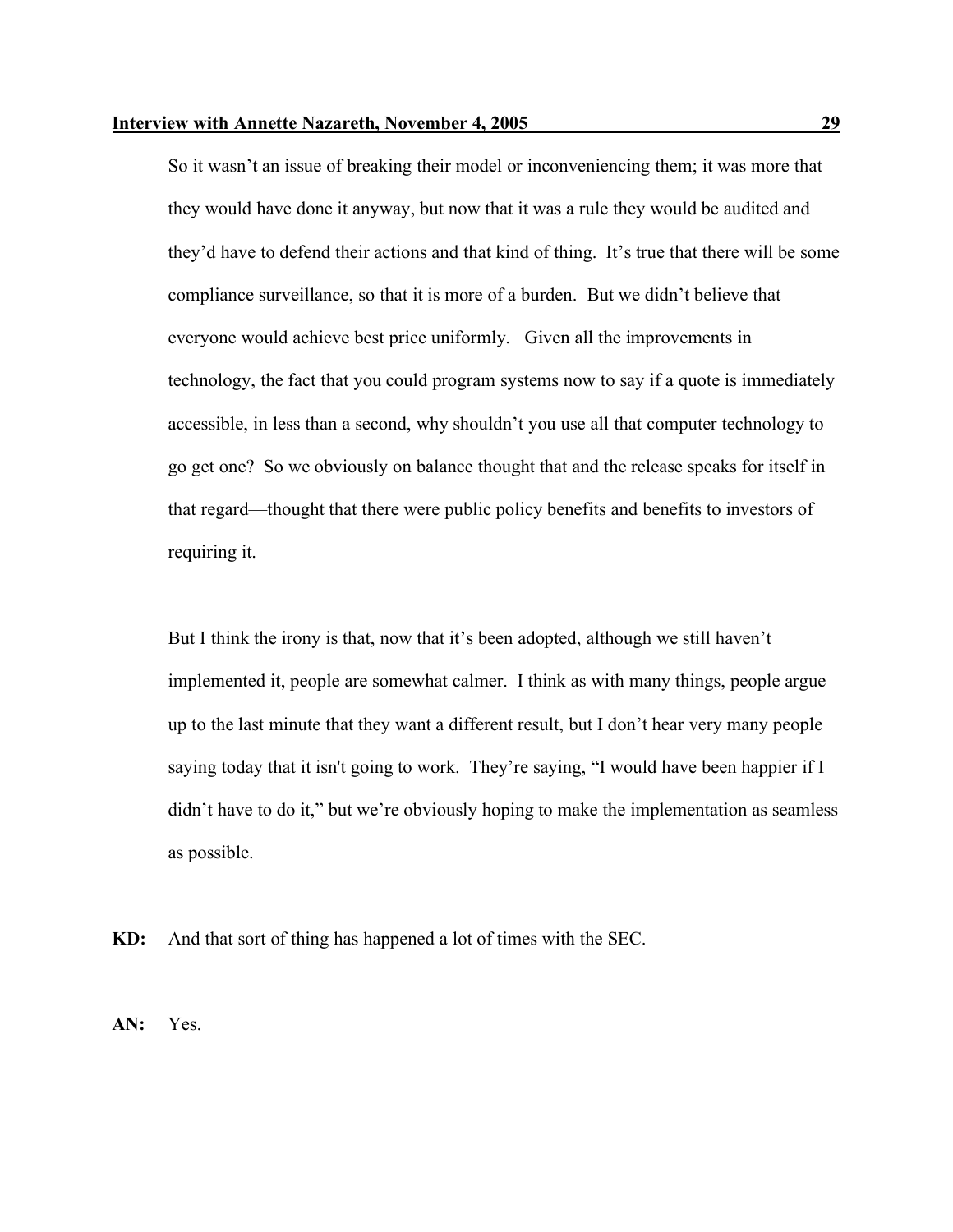- **KD:** Right back to the beginning.
- AN: As you know, I've given speeches on that. It's rather ironic that sometimes I would gain strength by—you'll appreciate this—going back in the history and looking at what people said about similar circumstances. I gave a speech last year before Reg NMS was approved by the Commission that spoke exactly to that issue. We had gone back and looked at other situations, such as when we banned fixed commissions and we got letters saying that grass would grow on Wall Street. We looked back at some of the comment letters on the order handling rules and other instances where people who are now the biggest advocates of those rules were those who literally said you have no idea what you're doing, you're going to bring the capital markets to a grinding halt.

Maybe we've had a pretty good run of it and I hope we'll be laughing about some of the comments in this case as well. It does go to show that we truly have to be dispassionate. We have to take all of these comments very, very seriously and we have to—and we do—ultimately use our own expert judgment because what we bring that others don't is hopefully some objectivity. We are not trying to protect our own models or our own profitability. We do have this overlay of investor protection, keeping in mind a responsibility to insure that the benefits of what we're proposing exceed the costs. But sometimes we come out in a different way than people would like.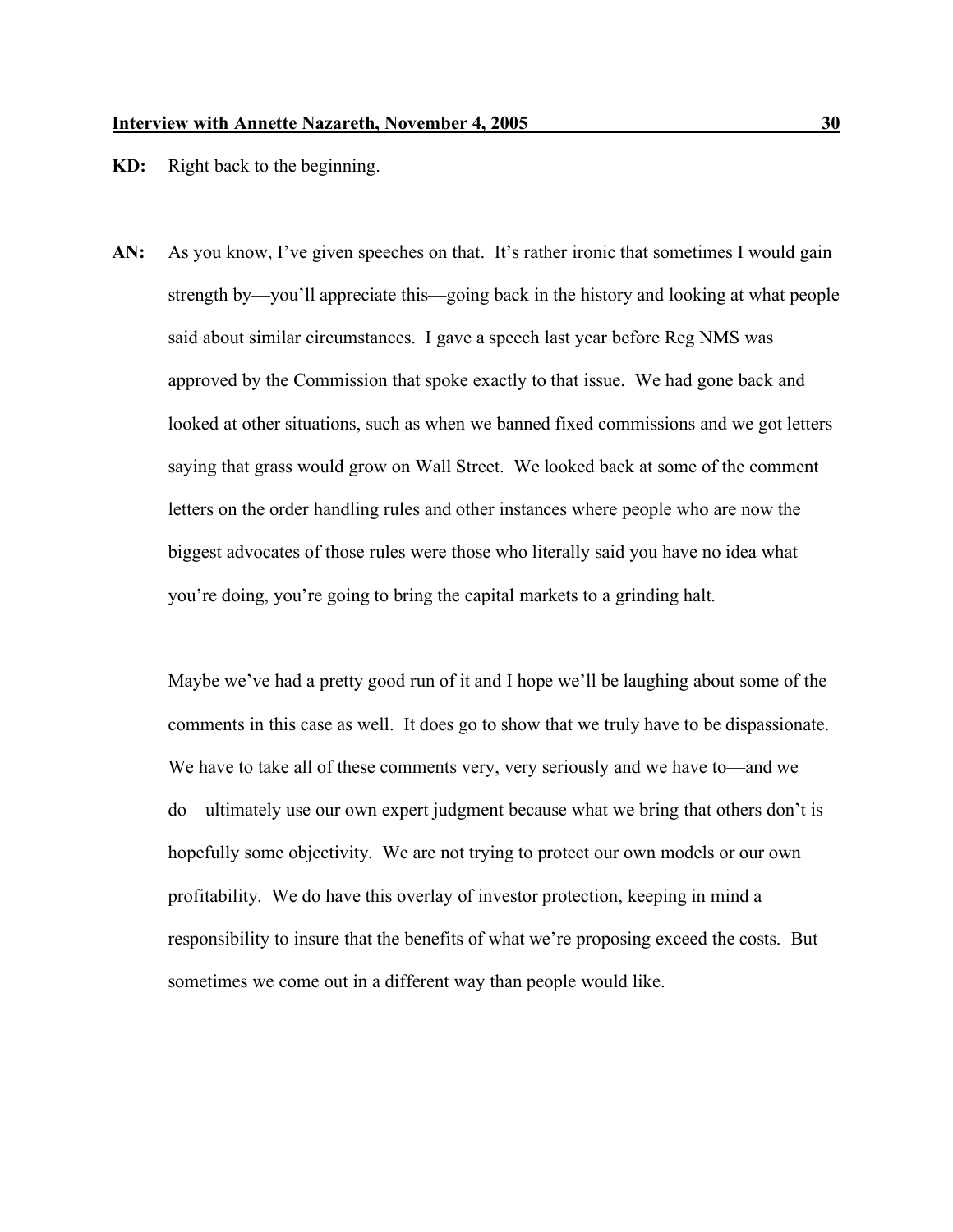But ultimately I think those who are the real visionaries in the business, and I think there are fortunately a lot of them, say for some reason whenever we oppose these things and then they go into effect, often what results is a better marketplace, with more business for everybody. We somehow have benefited, spreads have come down but volumes have gone up—that kind of thing. So I'd like to think that will continue to be the case.

- **KD:** And once the rules are in place, the people in the industry learn how to…?
- **AN:** They learn how—exactly. And I do think that there were some elements of NMS and clearly with the order protection rule that there will be some—trading will adapt to that rule. It will change a bit. The way block orders are done and the like will change a bit, and so I think people are saying "well I don't want to change." But they also knew that they'd have to change and really didn't like it with decimals as well—much harder to find liquidity and the like. But they have adapted. It was painful; they didn't like it. Some people still don't like it but the fact of the matter is they learned to adapt to a trading environment where there was a lot less liquidity at every price point and they figured out how to do that.
- **KD:** Is decimals better for the investor? Why make that switch?
- **AN:** I think decimals are logical in a world of trading where every other jurisdiction in the world trades in decimals and not fractions. To a large extent it simply makes sense.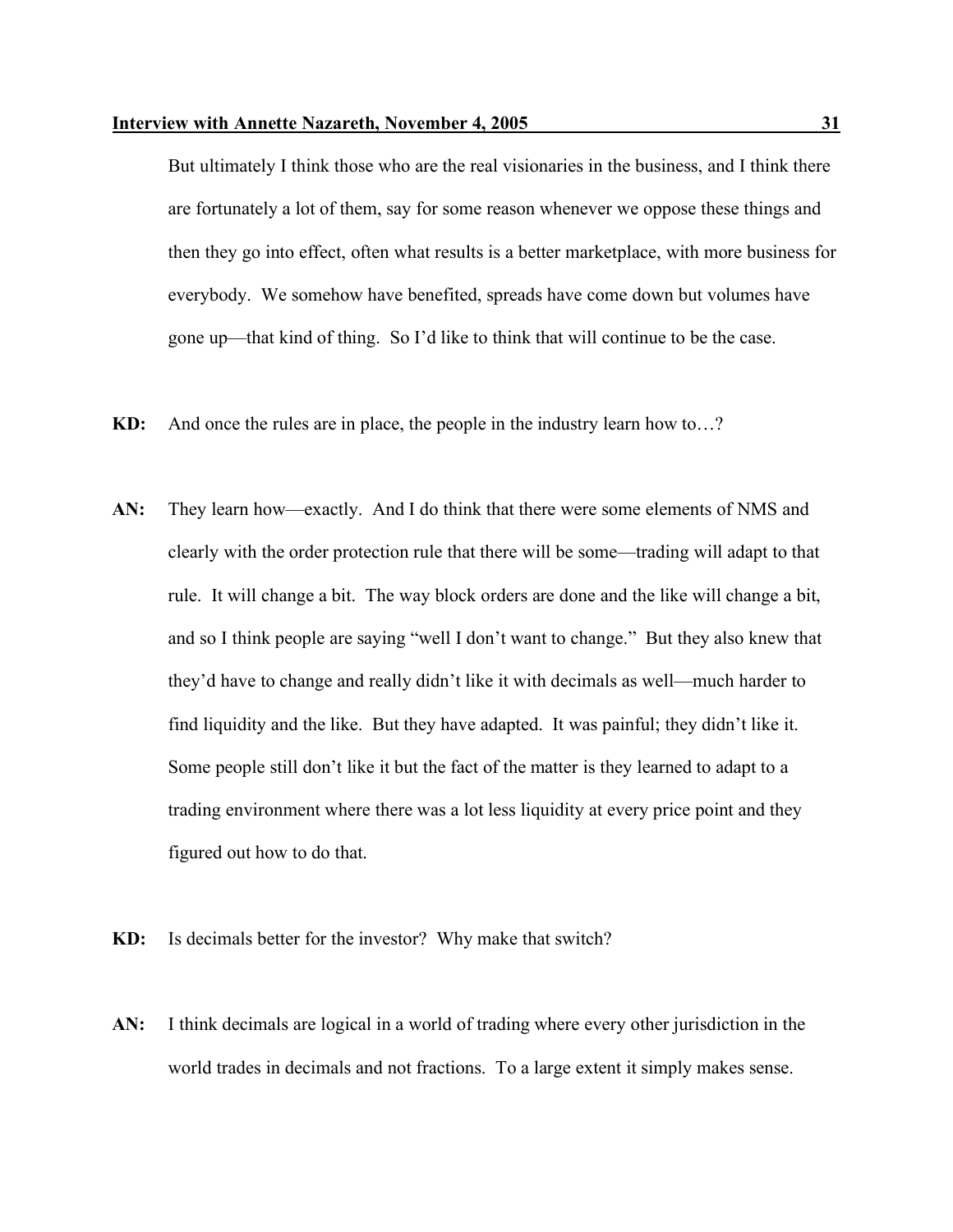Obviously it narrows spreads because it's a lot easier to trade in pennies and you don't have an artificial eighth or sixteenth spread. That having been said, I think it was good for retail investors. I think it has made it a bit harder for institutional investors and part of what you saw in NMS was a response to that concern. It definitely was harder to find liquidity in size and that's part of what people were complaining about. This notion of how do we get more people to show what they're willing to trade at, to put up more limit orders in hopefully somewhat greater size—came out of that decimal experience and you see it reflected in NMS.

- **KD:** I want to back up just a little bit and talk in broader terms about the Commission. When Harvey Pitt came in, did the tenor around the Commission change?
- **AN:** Well I think it changes with every Chairman; of course I was a staffer.
- **KD:** How much does it change?
- AN: Well there's always a lot of consternation. It's funny. It may be partly because I came from Wall Street where there's always quicksand under your feet. I was more used to change, but I think longer term staff at the Commission don't like that disruption as much for the most part. There is some uncertainty over, not what is our mission, but what's the tenor of our mission because the staff really does want to serve the wishes of the Commission and particularly the Chairman. So you get some Chairmen who are more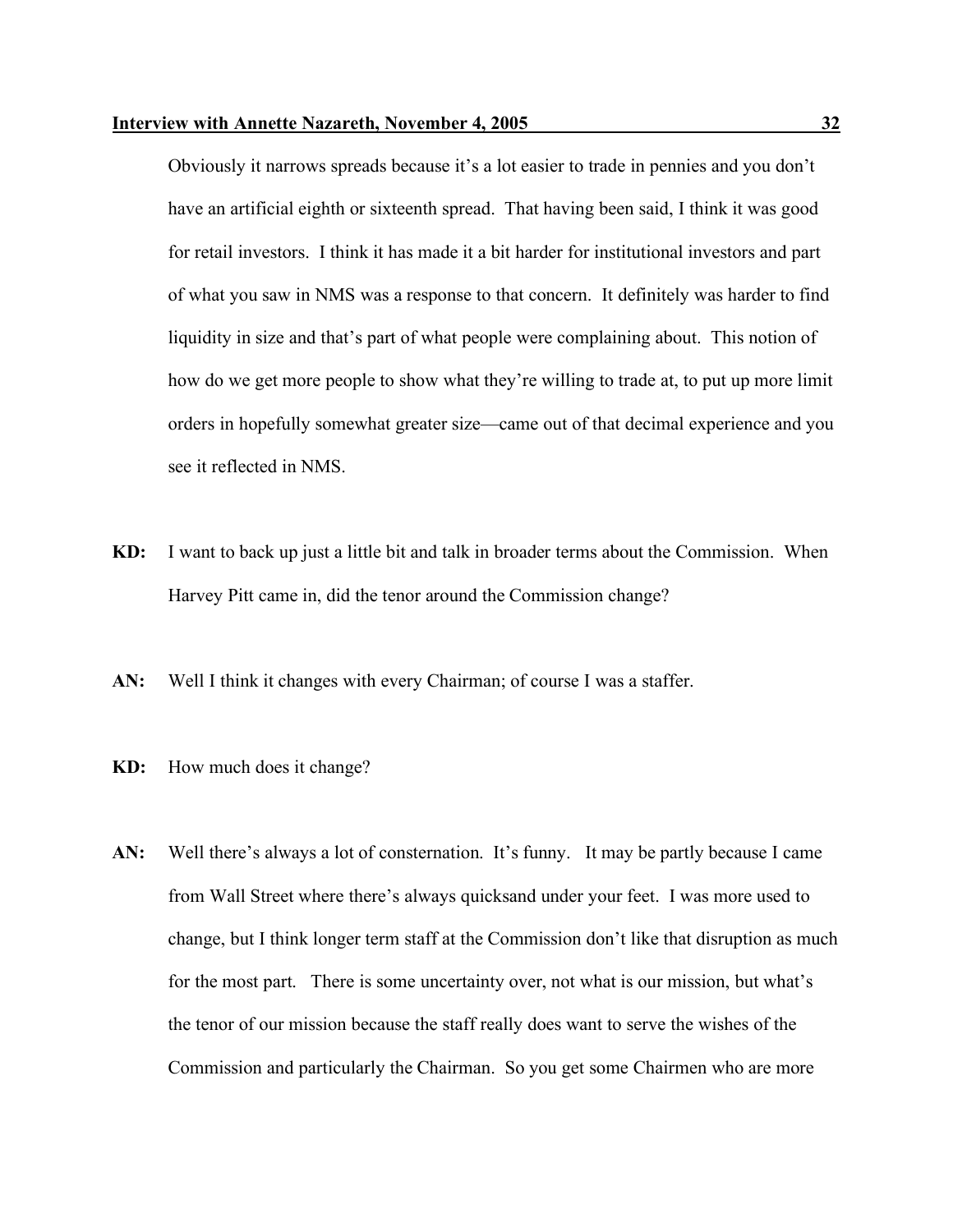activist than others or more enforcement oriented than others. They have certain priorities and the staff eagerly awaits the message from on high in terms of what's the tone that is being set at the top?

With Harvey it was interesting because he had been a defense lawyer. I think the initial impression that people had was that he came in being more critical of what the staff had done in the past or its enforcement efforts. But it was interesting to watch and now that I've been there through several Chairmen, I've seen it more than once. I think once you get to sit in that important chair and you look at the facts as the staff is looking at the facts, it changes your tone because you realize where they're coming from, all the things that they can't say publicly as to why they've done what they've done. I definitely felt that was the case with Harvey.

I think he was a very, very bright man and when he looked at the same information that others on the staff did, I was amused that sometimes he would be more passionate on an issue than we were. He saw things very much the same way. Again, it was very different from what I think people had as the first impressions of where he'd come out on things. I think he was very balanced and he was very thoughtful. It's been interesting to observe each person who comes into that job. Now they come in with tremendous speculation by the press as to what their views will be and how everything they've said in the past is an indicator for the future. Maybe it's the importance of the position and maybe it's like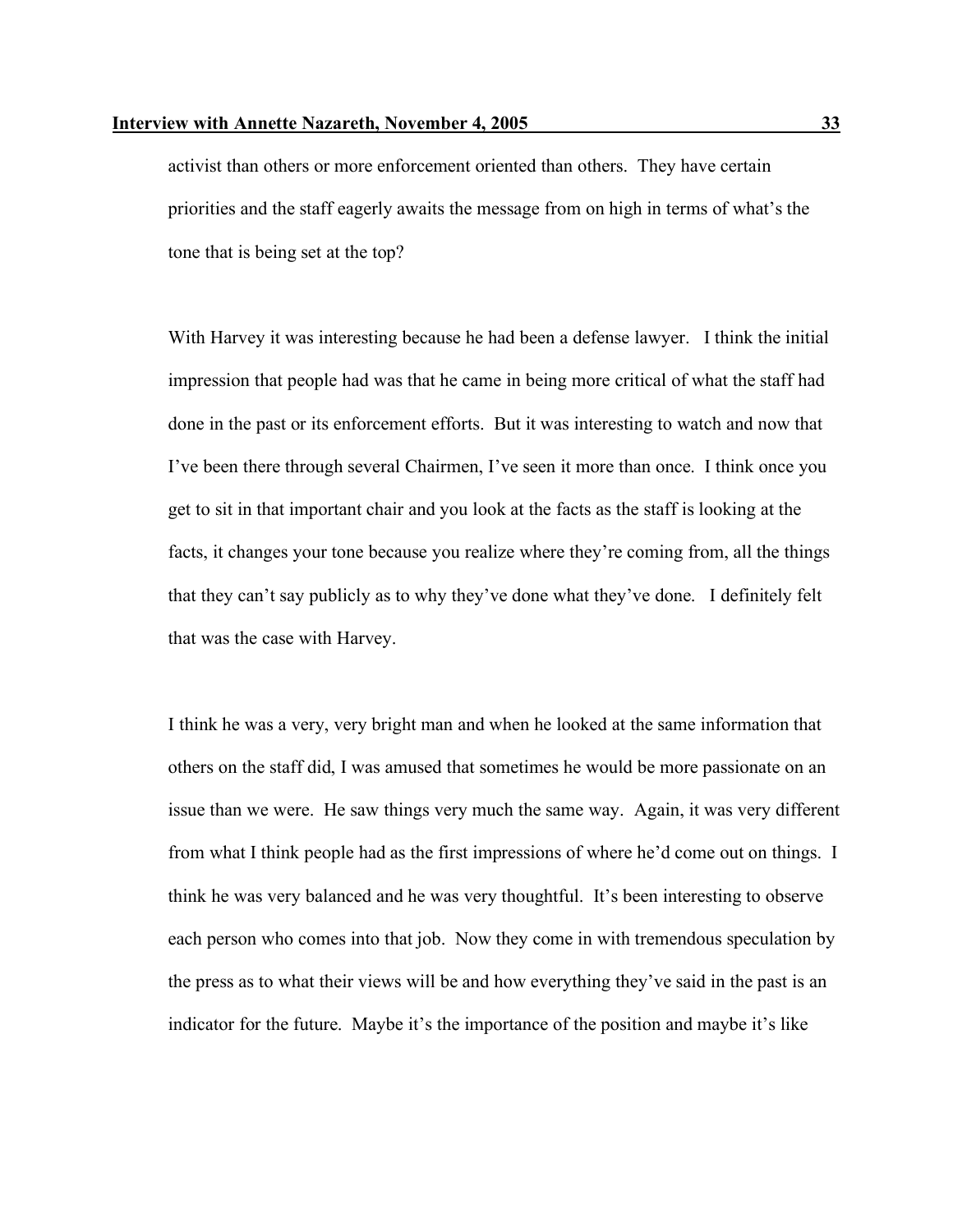being on the Supreme Court, but my sense is that people grow in the position and step up in ways that may not be apparent from their past statements.

It is similar to when people say you can't predict where how a new Supreme Court justice will vote. I can understand why it is difficult to predict, because it's when you are actually in that spot and you feel the responsibility of the position and you see the facts really laid out—all sides—that you seriously weigh them. I think it changes what would have been your knee-jerk cocktail party reaction before the issue had to be decided by you and on your watch.

- **KD:** But did Harvey Pitt in fact take another look at enforcement when he was the Chairman?
- **AN:** I think he was very interested in enforcement matters. I recall a few times—and I know people have said this publicly—that he was very hands-on. He was a very good writer and he liked to edit, and so I don't think the staff was used to having such a hands-on Chairman with his own marginal notations. Indeed, there was one order that he wrote himself. He sent Steve Cutler a first draft and Steve's reaction was, oh my God, who's reporting to who here? It's not like getting a draft from another staffer.

**KD:** Right.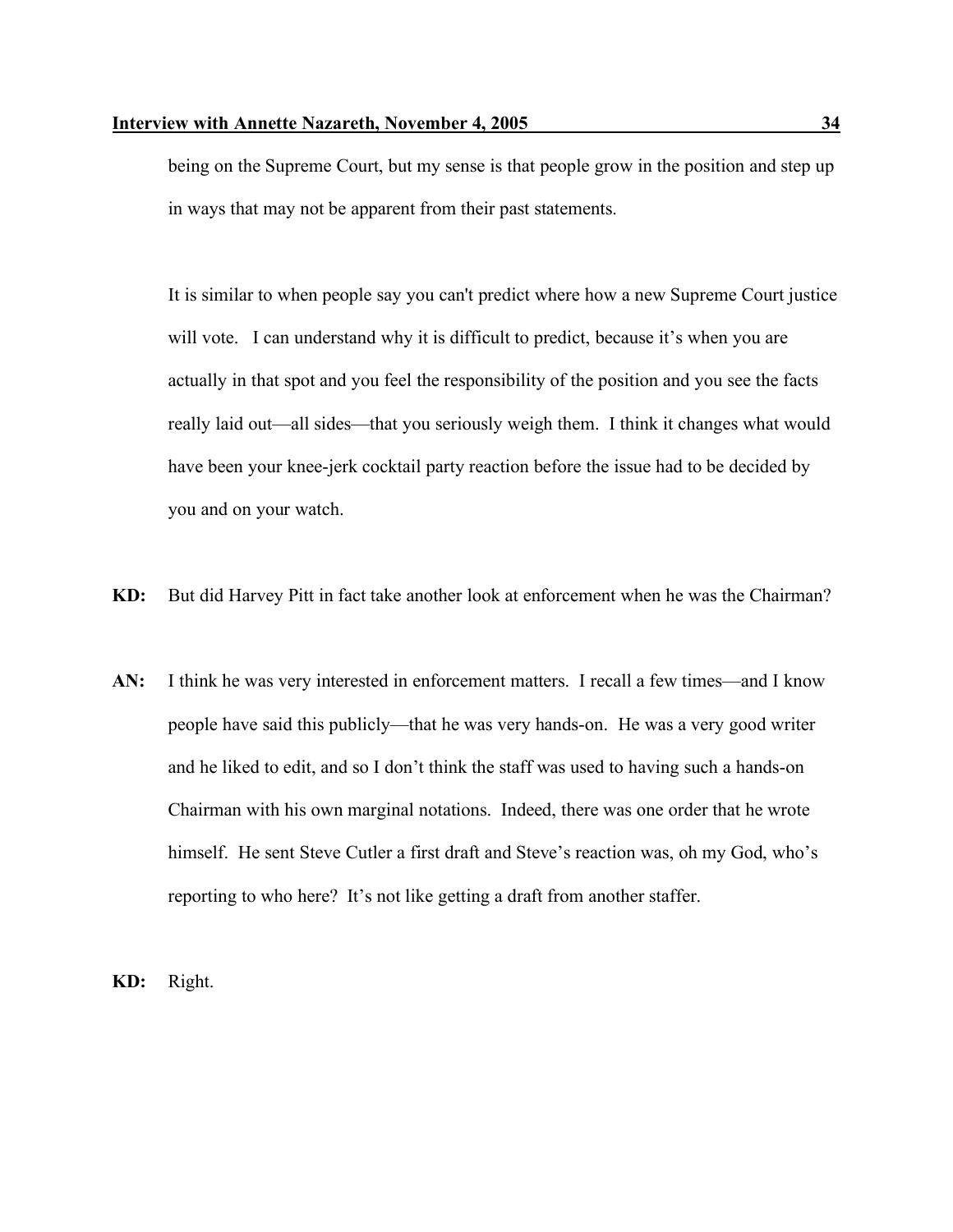**AN:** May I comment on this? May I go back? I think he was particularly good at giving the staff a clear idea of where he wanted to do procedurally; the kinds of messages that he wanted to send; when he wanted to do 21-A reports; when he wanted us to issue a formal order even when we didn't necessarily need it. I recall some instances with the NRSROs; if you ask for information, they willingly give it, but just in case there was any problem he wanted to have the formal order in place so if he needed to use that subpoena power he could.

So he had definite ideas about process and things like that. He was excellent at conveying what he wanted people to knew. He didn't like a lot of footnotes. There were certain ways he wanted things expressed. He wanted plain English, accessible language, and it was amazing how good he was at letting that be known. It really affected how we as a staff operated.

- **KD:** When Donaldson comes in—is there yet another change of focus?
- **AN:** There is always some change. From from my own experience—and I see everything through my Market Reg lens—what was great was that he was well-equipped to consider the market structure issues. He had probably the best market experience of almost anybody with whom I had worked and he really wanted to carefully consider the issues before he did anything.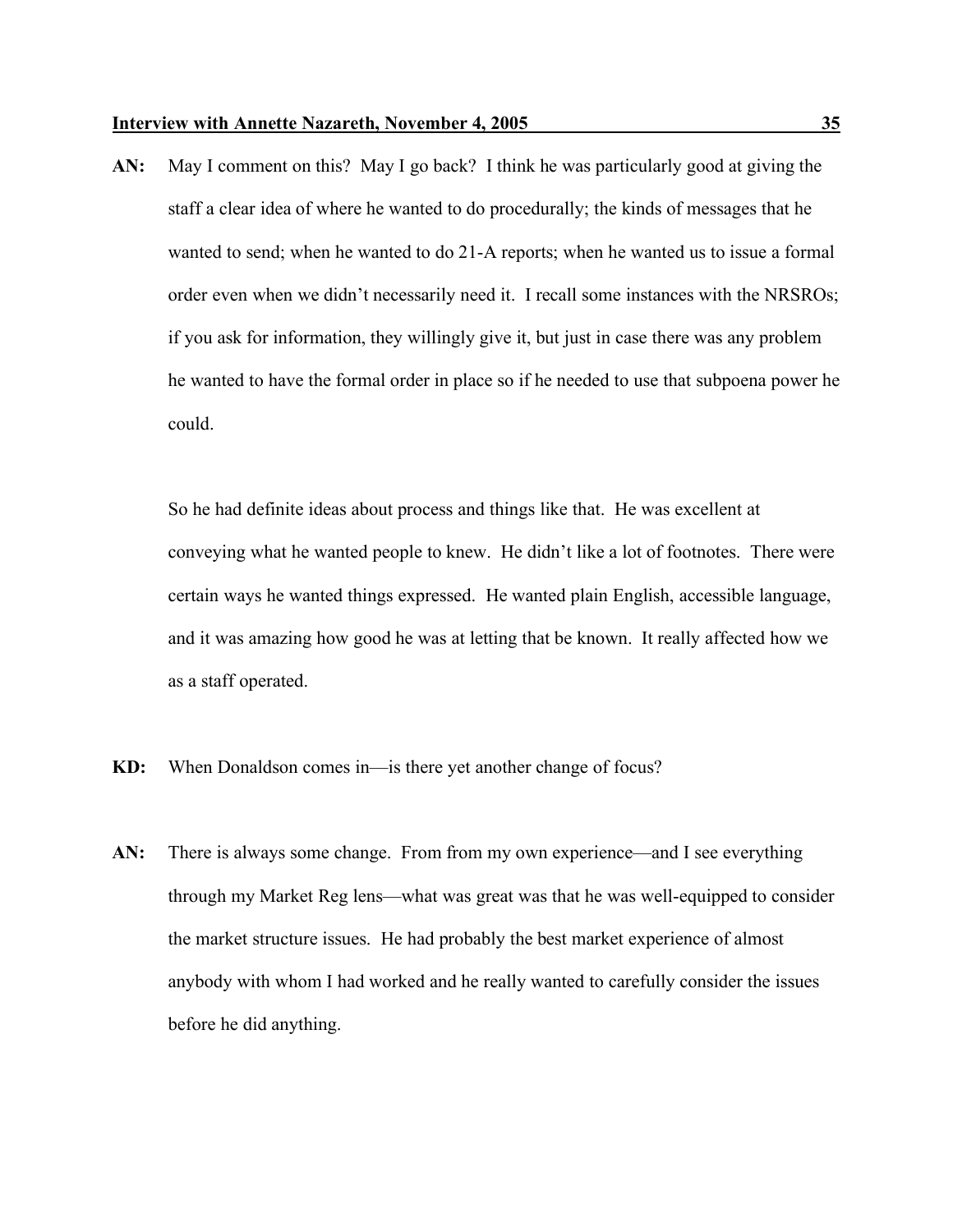It wasn't really delayed, but it was done toward the end of his tenure. That was partly because earlier on he was really considering the issues himself, studying them and getting comfortable with what the staff was proposing. He knew it was extremely important and he would ask incremental questions along the way and then we would try to discuss the issues with him and make sure he was comfortable. He'd really want to understand in a very granular way how we got to where we were, which I thought was fantastic. And once he got comfortable—and that took really several months of work on his part—then he was ready to go. He was convinced that this was the way to go.

But it was interesting; I mean he literally started off going back to square one. I think he started off with several conversations with me on what was my philosophy of regulation, what were we trying to achieve, what were the different ways that people could go about it? I don't think people fully appreciate the level of his interest and involvement, because he really did understand how important it was. And that was wonderful. What was unfortunate when Harvey was here was that I think he would have liked to have done that. He didn't have the time. It was such an overwhelming period with Enron and World Com and the like that on several occasions he said to me, "I really don't want to move ahead with this until I can feel that I really understand the underpinnings of it. And I just need to have the time to do that." And the time was just very precious given all the other problems.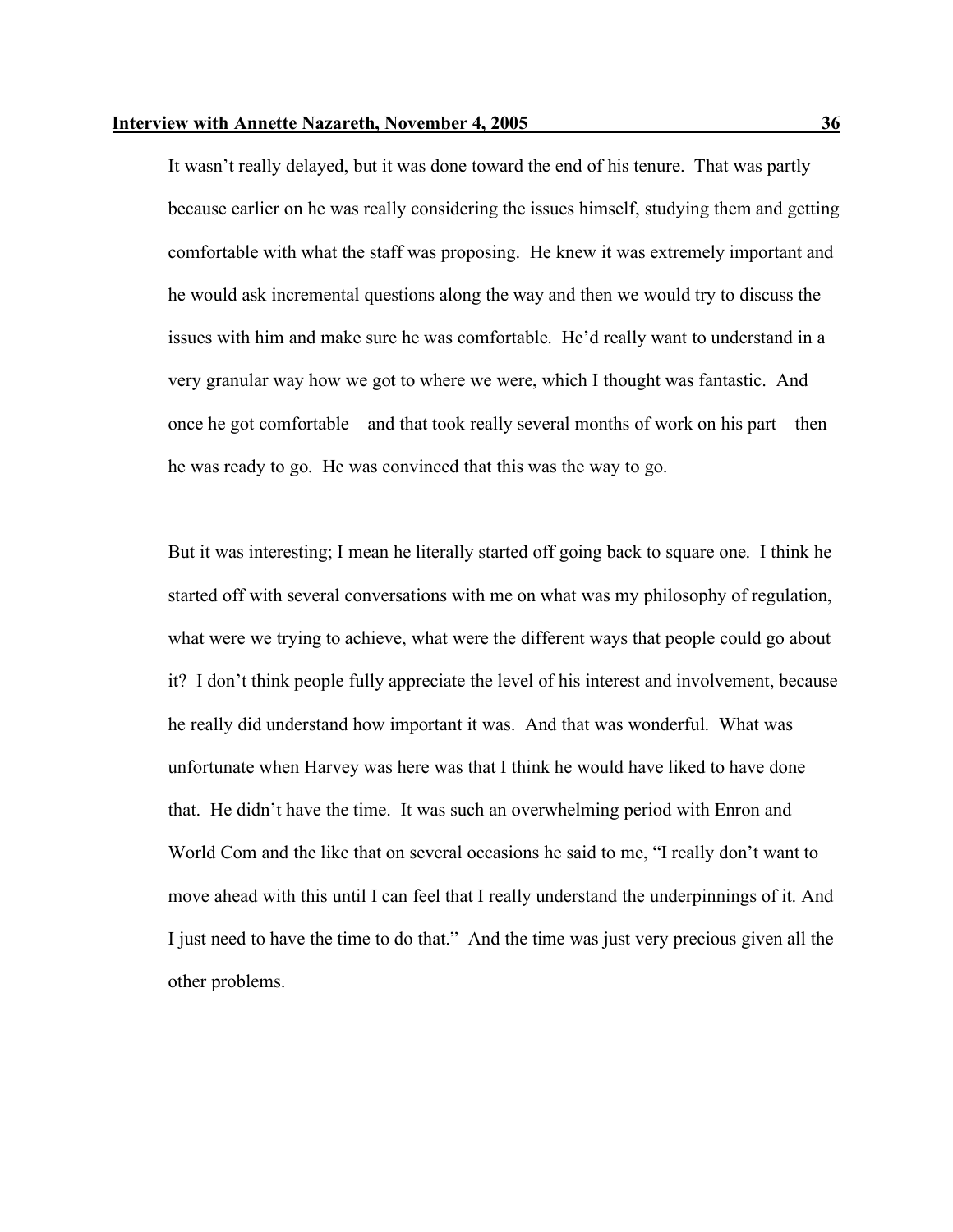So it was really thrilling when Bill Donaldson was able to finally turn to it and focus on it and I felt very good about having somebody like him who had the experience that he had and had his good sense of the markets. And the other thing that made me comfortable was that I knew that he always had lots of people that he grew up with on the Street who I had no doubt he would bounce things off of.

- **KD:** And they were still there?
- **AN:** I don't know exactly who he talked to, but I'm sure that there was some bouncing of ideas here and there and so I think it was a good test.
- **KD:** Perhaps he wasn't bouncing to the extent that Harvey Pitt was, though.
- **AN:** No.
- **KD:** Something I want to touch on before we start to wrap up is the NRSROs. That's another thing that you were involved in this period that we're talking about.
- **AN:** Right.
- **KD:** Where did that come from? That issue has been up and down at various times and I wonder what spurred it in early 2000?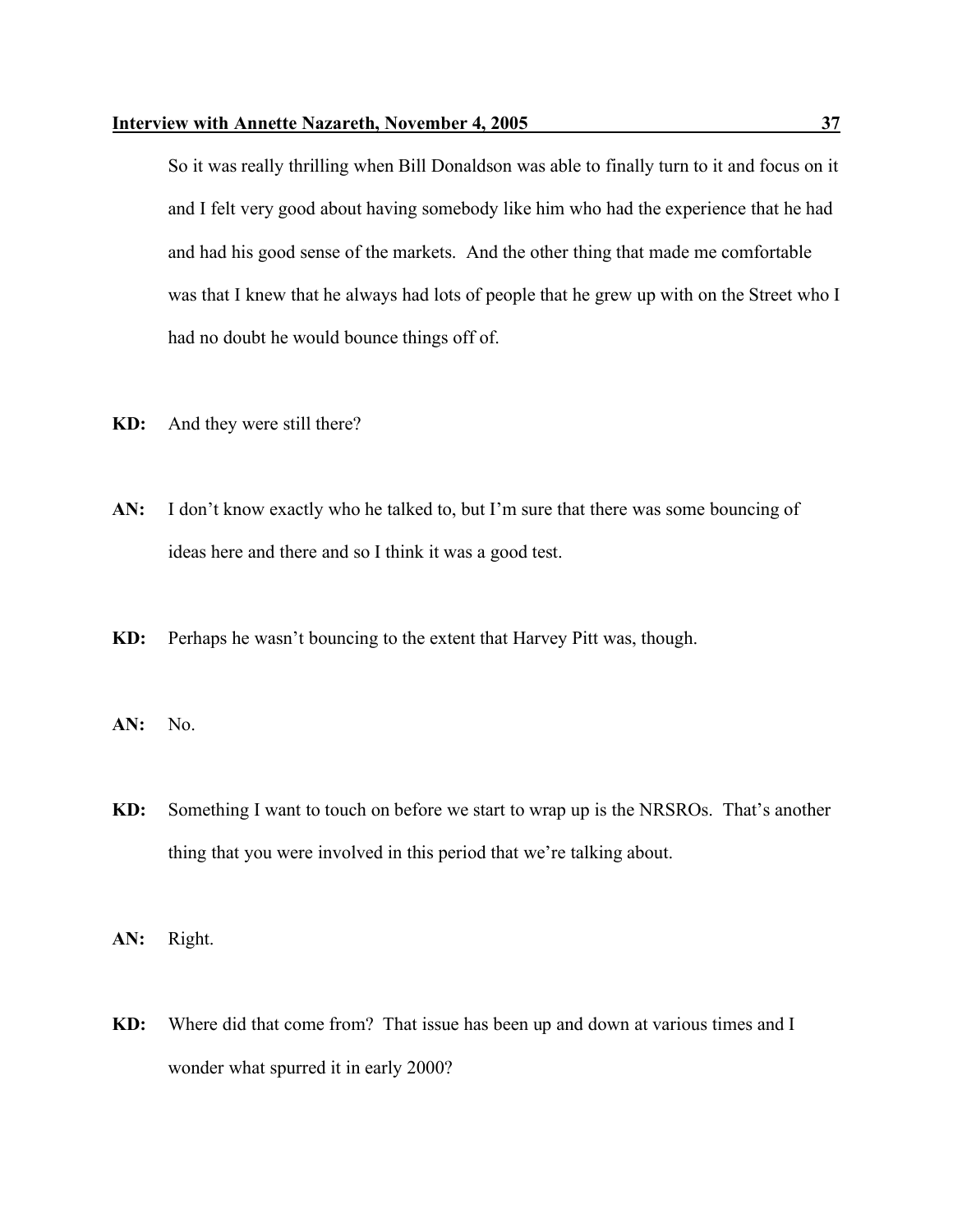**AN:** The issue was a complicated one because NRSROs or Nationally Recognized Statistical Rating Organizations is really a term that's original purpose was only to be used for the net capital rule. It was really very narrow usage; it was intended to identify those rating agencies whose ratings were so recognized by the marketplace as having integrity and were so widely used that an investment grade rating of one of those entities on a debt security would mean that you could get a better capital treatment than you would have had did it not have that rating. So for instance, if you had a bond with AAA rating from S&P, the capital charge that you took on the position would be less than if it didn't have that rating. It's very simple.

But it turned out to have captured the attention of others because it turned out to be sort of a proxy for a reliable rating. And so it ended up being used in other Commission rules including: when you could use an S-3; if you had debt securities out there that were rated by an NRSRO; it ended up being used in foreign statutes and in state statutes, but it never had an infrastructure internally. For the little purpose that we had it for—I guess originally in Market Reg many years ago it wasn't that hard to apply and we didn't worry about it quite as much. But then when you went further and it ended up taking on this great meaning, there were people who wanted the designation because they thought it was an entrée into the business and all sorts of things.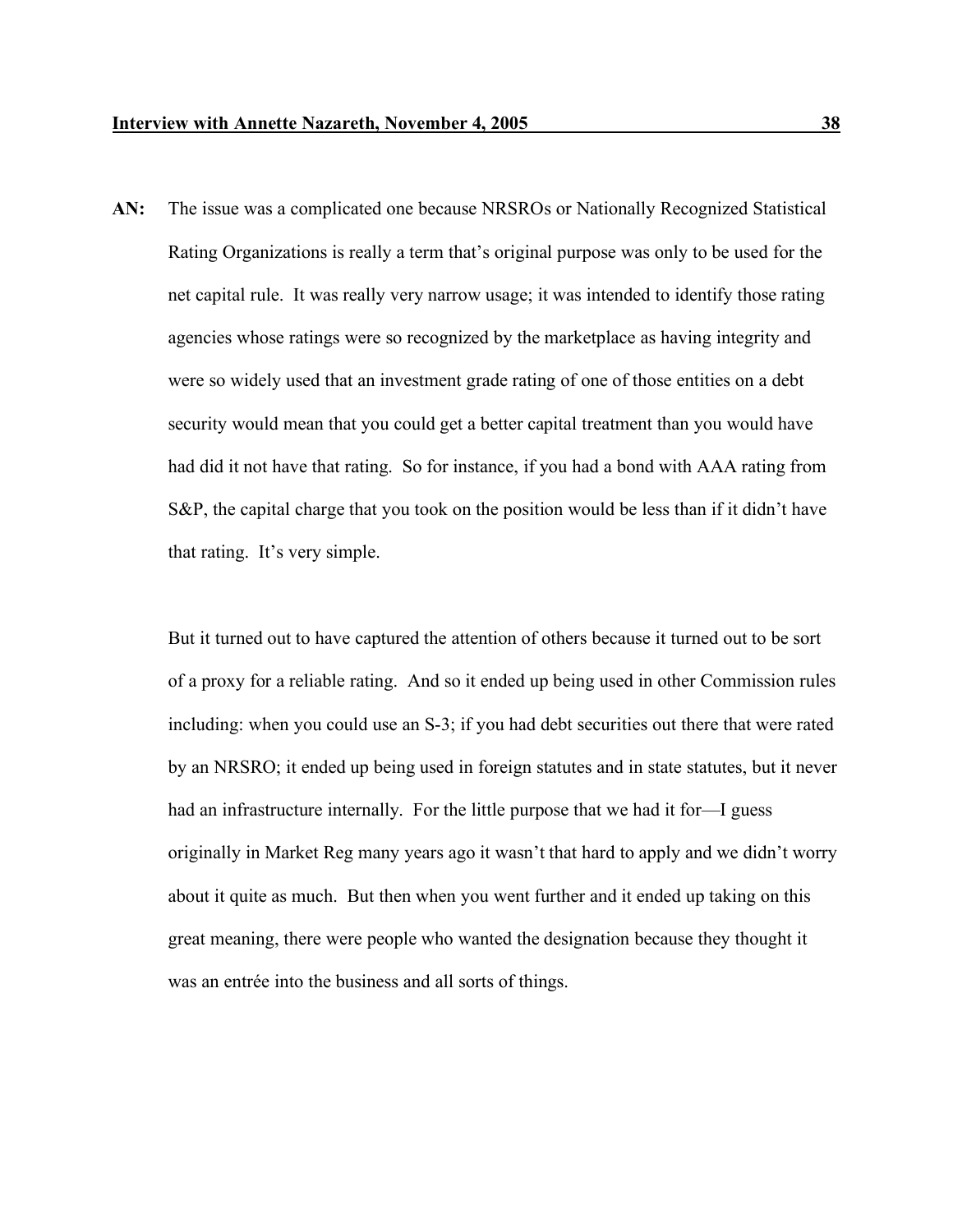So it got a lot of attention, but where it particularly got attention by Congress was because as we had some of these problems—World Com and the like. You had folks in Congress and others saying "why were these rating agencies late in downgrading the securities and the like?" So they were conflating this NRSRO issue with a separate issue of whether the Commission should be regulating credit rating agencies. And they thought because we had this term, NRSRO, that we did regulate them. All we were doing was using that as a proxy for the fact that this is a widely accepted rating.

But having done that some would say that, because of the wide usage of the term, it started to take on almost a seal of approval type connotation, which is why we are now trying to be more transparent about what it means to be NRSRO, what it takes to be one, those kinds of things in the rule. What the proposed rule on NRSROs does not address directly—it does a little indirectly—is the broader question of what are the limits of the Commission's authority with respect to these entities. After a lot of legal analysis and debate, we determined - and I testified before Congress - that we really think that our direct authority over credit rating agencies is quite limited.

And the kinds of things that Congress seems to be most concerned about, such as our being able to take enforcement action against rating agencies or holding them to particular standards and the like, really substantive regulation, we don't have direct authority for. It's a topic of great debate, but if Congress really wants us to take a much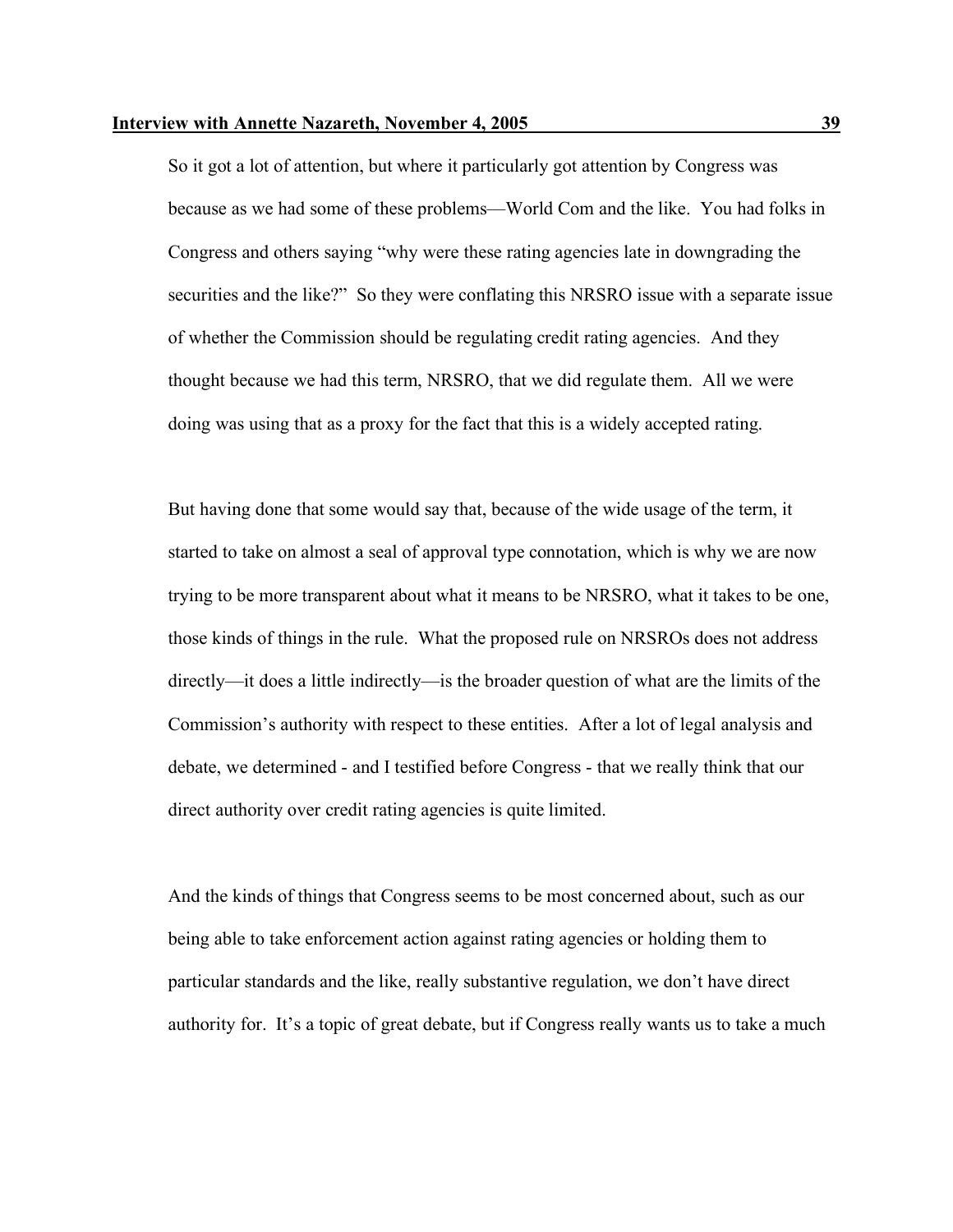more active role with credit rating agencies I think we would need more legal authority. So that's what that whole debate is about.

- **KD:** Is that dropping off the map now?
- AN: Not clear. I think it remains of some concern. I don't know where Congress is on it, but I feel better knowing that we laid the groundwork both in addressing the technical issues of NRSROs by having this proposed release out there and also being on record as saying that we are at the limits of our authority and if Congress would like us to do more, we need that authority. Unfortunately, by not having been as clear on it before, we would often hear the frustrations of Congress, as if we hadn't done something that we should have done. So I think it's more important to be clear on that.
- **KD:** Regulation NMS and SHO, two big things came out about at the same time earlier this year.
- **AN:** Yes.
- **KD:** I'm wondering was there some reason that these threads came together at that point?
- **AN:** No; usually it's just where you are in the queue frankly. I think it depends on what the Commission has time to consider. Bill Donaldson had a very aggressive agenda and the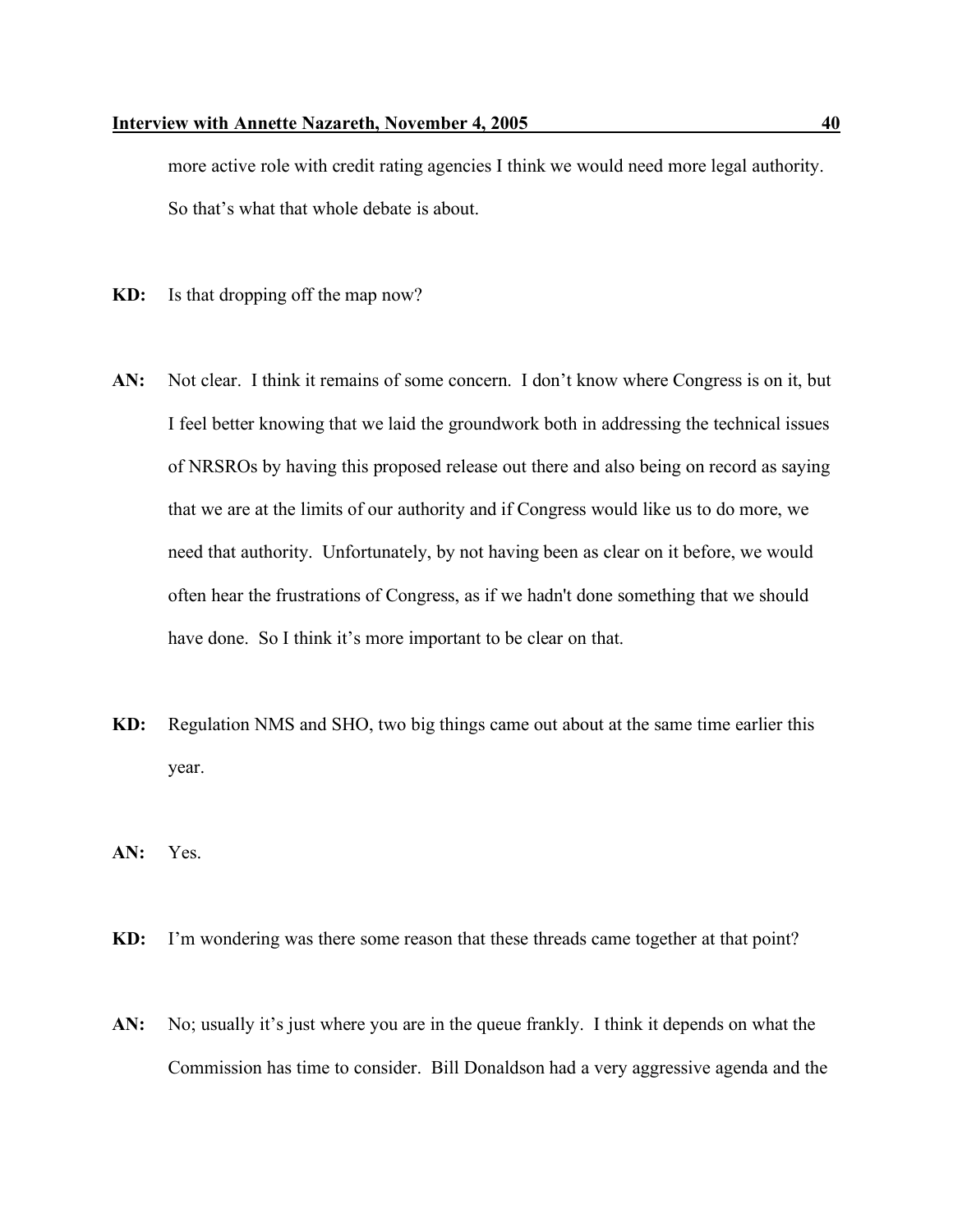Commission has a limited number of these major initiatives that it can carefully consider at one time, so I think that's just sort of where we fell into line. Certainly even with Reg SHO, that was something that we had been working on for quite a long time, and so I suspect that the staff might have been ready earlier.

But that was where they were able to slot us in because of all the other securities act reform and Reg ABS and there are lots of other divisions. You may have noticed that there were a few mutual fund issues that got addressed in this period, which was really remarkable, because after the mutual fund area being so quiet for so long, the thought that we were getting bumped in terms of Commission attention because of the mutual fund area was just hard for me to believe. But that was the luck of the draw. But then fortunately it all got done, but I didn't always have that confidence that it would all get done.

- **KD:** How involved were you in the mutual fund issue?
- **AN:** Oh very little. I was aware of it. There were a few things that sort of touched on Market Reg, but I like to tell people that I feel like I'm going back and revisiting the history now as a Commissioner because although I was here, I was a little diverted on some of my own issues. And to the extent that some of the mutual fund rule-makings were also areas of some controversy, I felt, well I have my own battles to fight. The last thing they need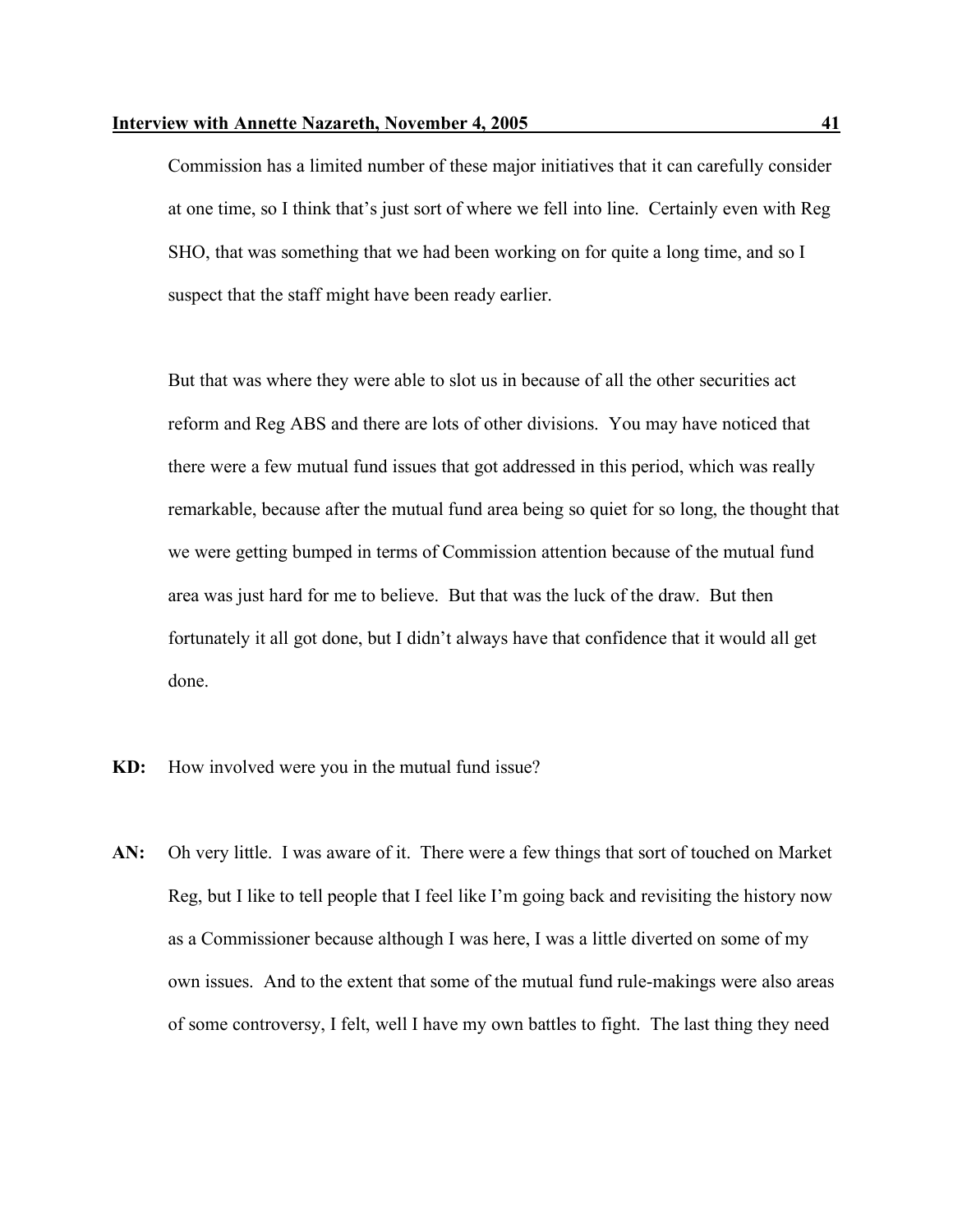is me opining on what they're doing. But now unfortunately I'm supposed to have an opinion on everything.

- **KD:** Let's talk about the nomination. When did you find out? Do you remember where you were and what you thought?
- **AN:** I was called by Senator Schumer's staff to have lunch and the purpose of the lunch was to discuss possible candidates for Commissioner. I was very flattered that they wanted my opinion. I didn't know quite why, but I said that was fine. And we got together and they ran some names past me and all of them sounded quite good and I threw in a few more and I thought that was that. And then about two or three days later I got a call back from one of the staffers saying something to the effect of "well thank you for your help, but the Senator thinks that there was an omission on your list. He thinks that you should be considered." I was a little incredulous for a variety of reasons. Frankly I was considering, after being here for over six years and having, as I like to say pejoratively, trained three or four good Chairmen, that maybe I was ready to move onto something else. And so this was really a shock. It just wasn't what I was thinking about. I was thinking that maybe it was time—even though I said earlier I like change, there's a point where you say "well if I'm going to change maybe I should really change and not just switch gears in terms of…."

## **KD:** Were you going to go back to Wall Street?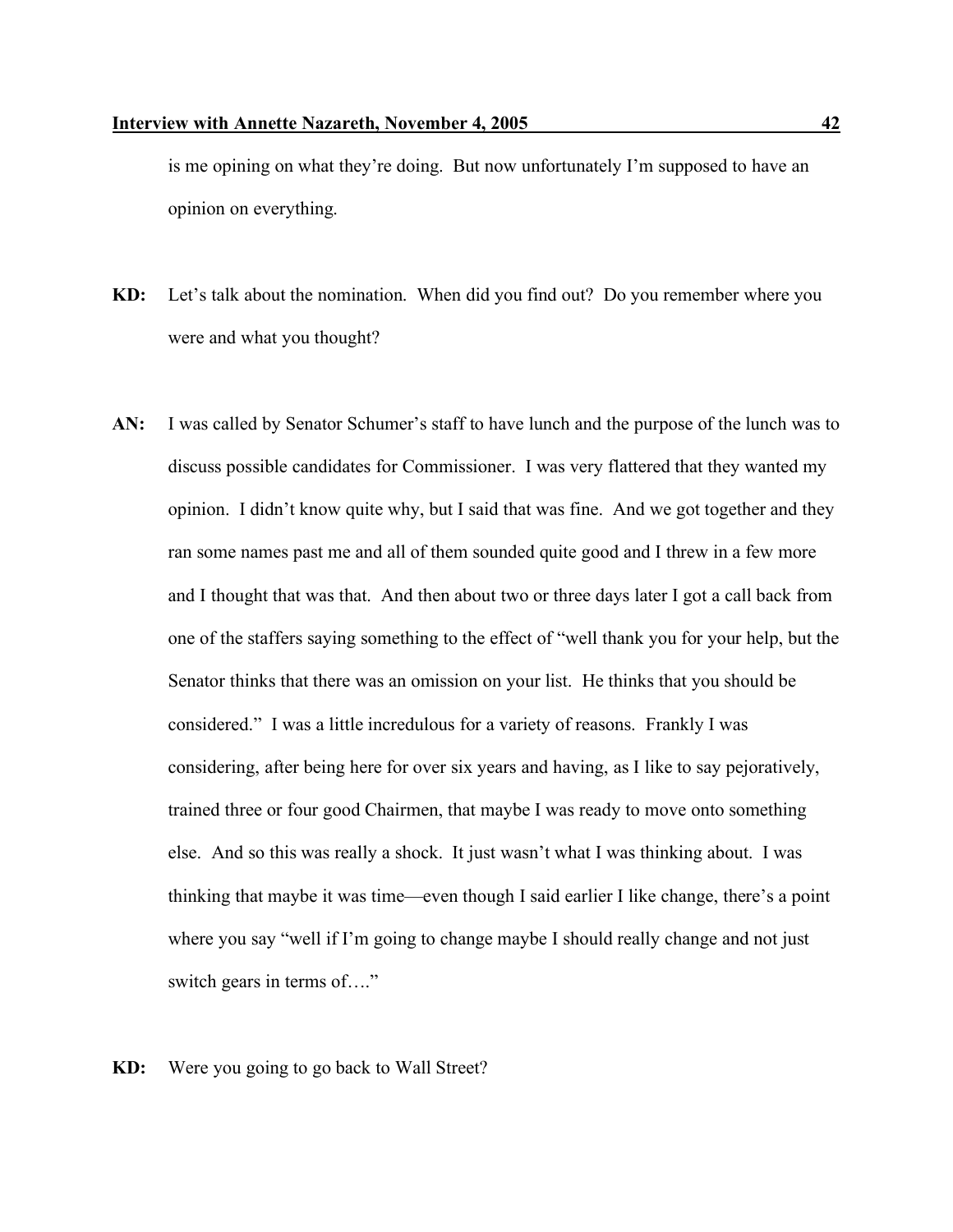**AN:** Well I wasn't thinking of moving. I decided that this was a great place to live. And I really hadn't looked, but I was just thinking that maybe I should be thinking more expansively than just staying at the Commission. I wasn't opposed, it was not something that I had considered. And so that was a surprise to say the least.

And then I thought, frankly having just come off a rather controversial time—I didn't think it was devastatingly controversial, but I had worked on some initiatives that had gotten some attention—that it was unlikely that the person who was put on the Commission would be somebody with a history. I also frankly feared that to the extent that there was controversy on any of these Commission mandates that my nomination would be an opportunity to reopen all of those debates. And that's what I said to Senator Schumer.

And he was completely unfazed by it; he didn't think that would be an issue at all. And I said maybe not, but I thought it was a good enough chance that he should really consider it and consider going with somebody who wouldn't generate the same attention. I said I was a complete open book. You can look at the speeches I've given, you can look at the rules I've done; so I said it's possible that anybody who didn't like where we ended up was going to say we don't want her.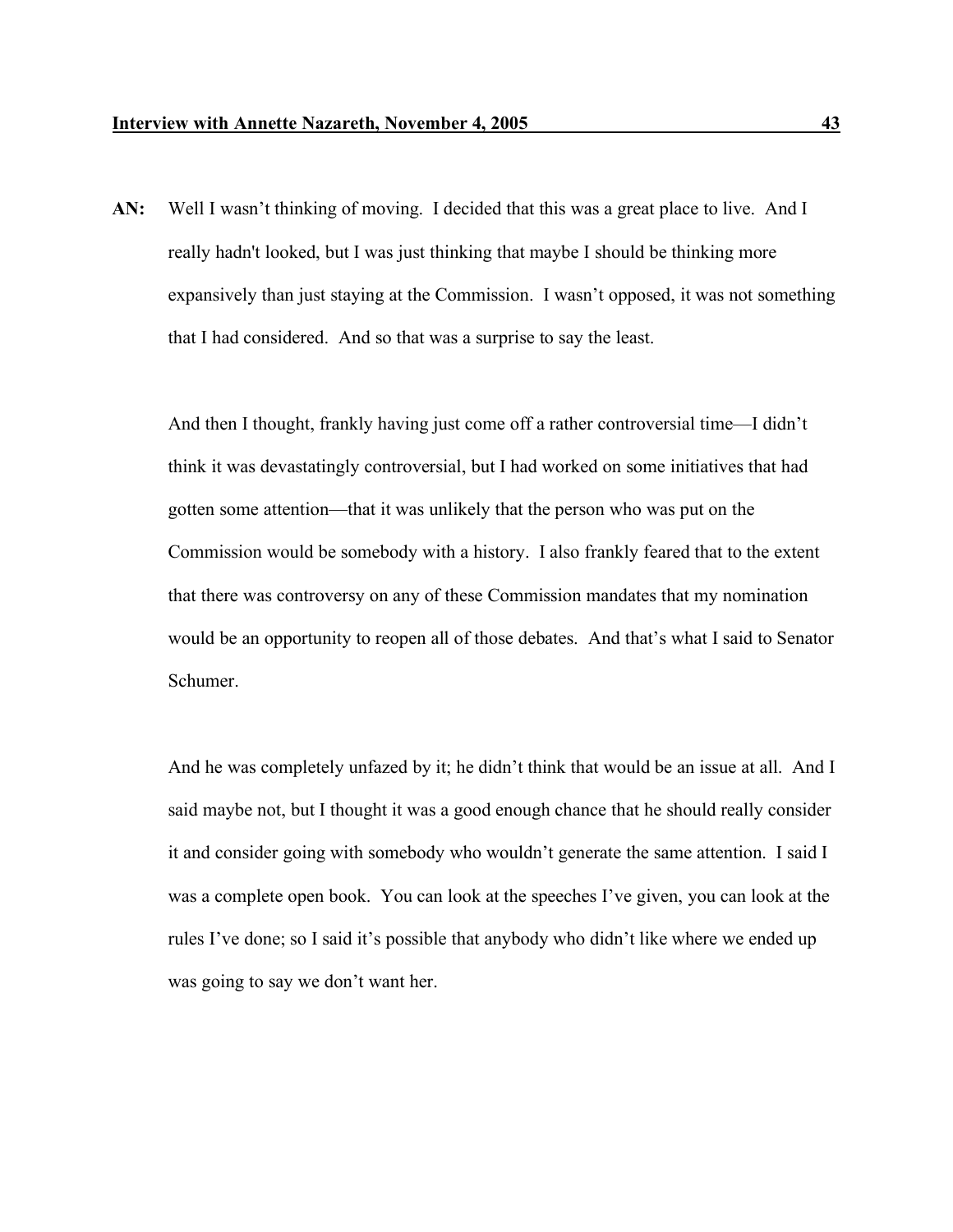But I think frankly what happened was when Chairman Donaldson decided to leave and there was a Republican Chairman slot available, it became very easy to package. And it was very gratifying that regardless of where people had come out—everybody may not have gotten everything that they wanted in prior rule-makings—that the general consensus of what I was hearing was that at least they knew where I had stood and they respected the process and they thought I understood the process. I guess they agreed with what some of the folks on the Hill were saying, which was that this was a very important time for the markets and that it would be helpful to have somebody on the Commission who had an understanding of the markets and was not someone who - and I don't want to say that pejoratively - just came out of a law firm or didn't have Wall Street experience. And so I think it worked out pretty well—surprising to me.

- **KD:** I did see the phrase "lightning rod" attached to your name.
- AN: You know that was attached, although I have to tell you that was not my experience. That's what was so funny about it. I learned through this process, although I had certainly been covered by the press before, that the press was actually looking, I thought, to create controversy. I felt like I was reading about somebody else's life because in actual fact what I felt was happening was much less controversial and more seamless than what was being described. It was almost as if the press was hoping for a story and they were trying to create one.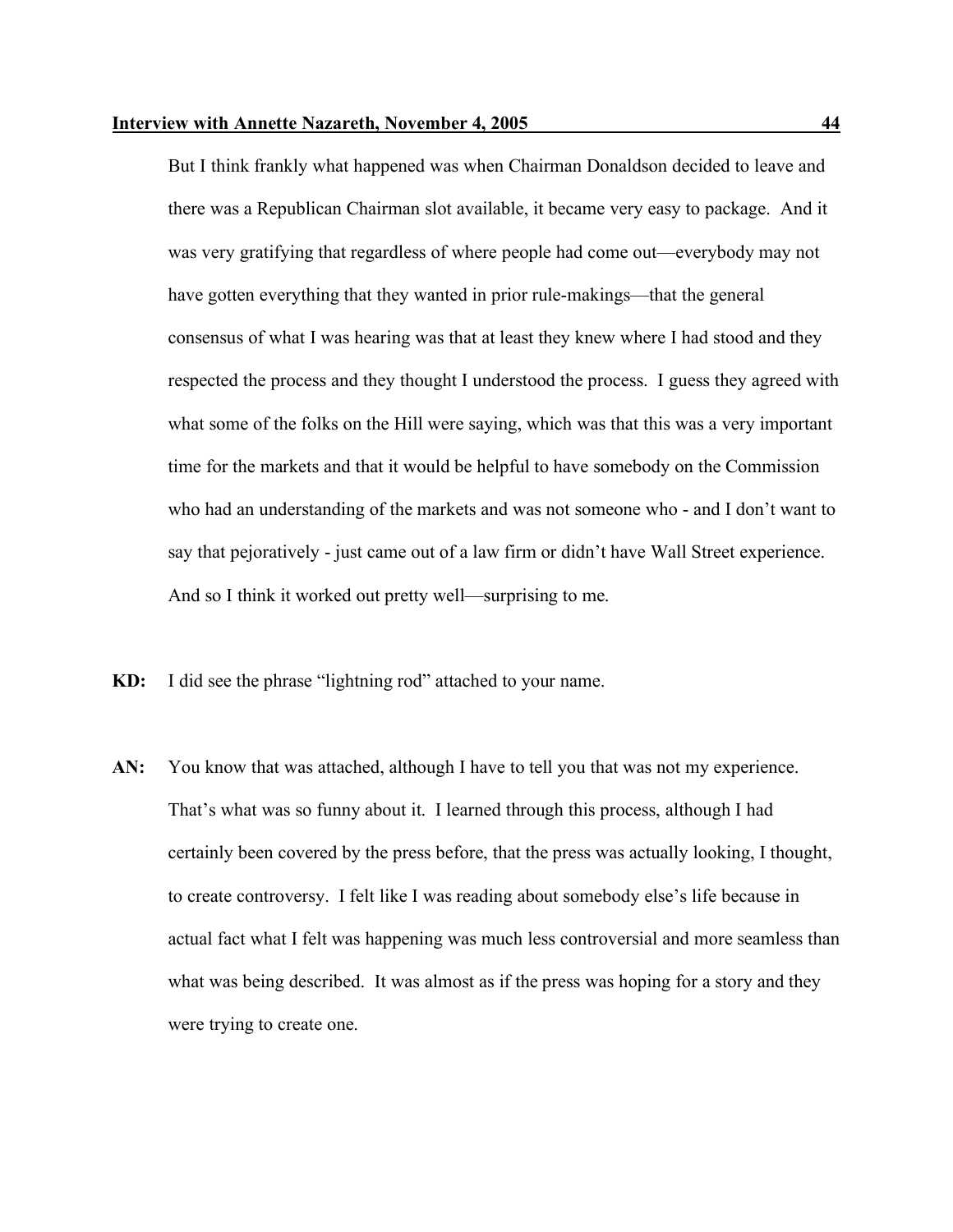In fact, the day that one of the most negative stories ran was the day that the White House said they were absolutely moving ahead. The stories were making it sound as it was as much as dead. Everybody had it on good authority. So you realized that there may have been one or two people who thought if they said it, it would be so. But I would say, given how these things go and not that I have a lot of experience with it, but it seemed to me to be pretty straightforward, surprisingly.

- **KD:** Yes; clearly given how it went through Congress.
- **AN:** But again, I think a lot of it was the fact that there was now something to move. That there was a new Chairman, I'm sure made a difference. I think if it had just been one slot it may have been a little slower.
- **KD:** Well you've got a new Chairman, a new Commissioner; how many meetings have you been in now?
- AN: Several. We have one closed Commission meeting a week and then we've only had one open meeting so far. We've had an appeal from an ALJ decision which was open.

**KD:** How's it going?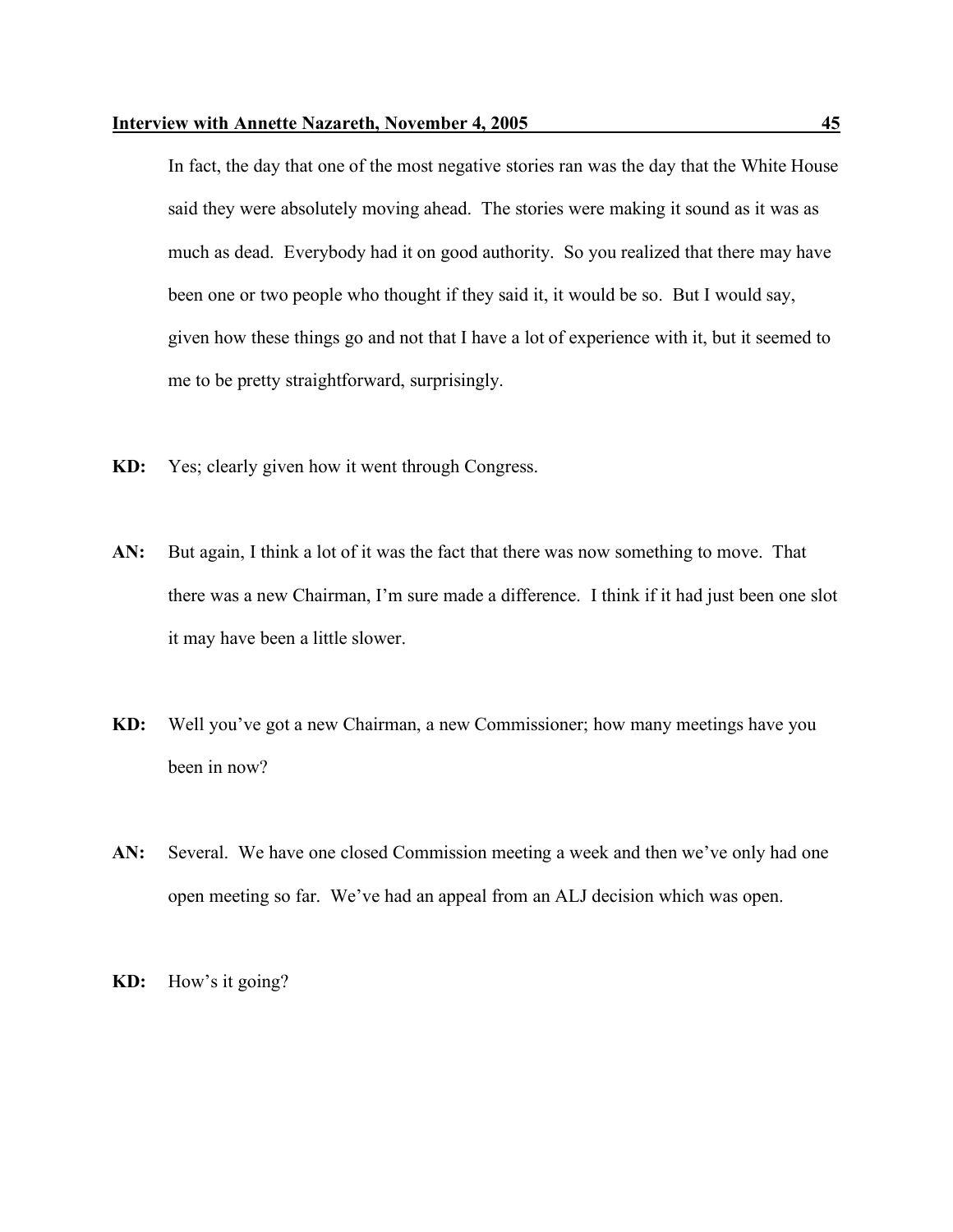- AN: I think quite well. I think Chairman Cox is really making a very good effort to have all the voices heard well in advance so that we can work towards consensus to the extent possible. I think the dialogue has been very constructive. So far, so good. It's funny, there are people who just really try to read Commission tea leaves. I literally have people commenting on body language and all this stuff that I just find amazing. I think there were some people who commented on how we were all chatting before the first open meeting—that was news. In general, people just don't understand how we all get along and that if there are policy differences it's not personal—certainly not intended to be personal - but so far it's worked out quite well.
- **KD:** Given recent history, that would explain why those discussions are still under scrutiny and people are reading the tea leaves.

**AN:** Right.

- **KD:** What's on the agenda? Where do you think you're going to be going—you have two more years, right?
- AN: Right. I don't have my own agenda. If I have a personal agenda, it's to insure that what the Commission ultimately goes out with makes sense and is good from a public policy perspective and is good for investors and the marketplace. Certainly the agenda will be set by the Chairman; my own personal interest obviously is seeing that NMS gets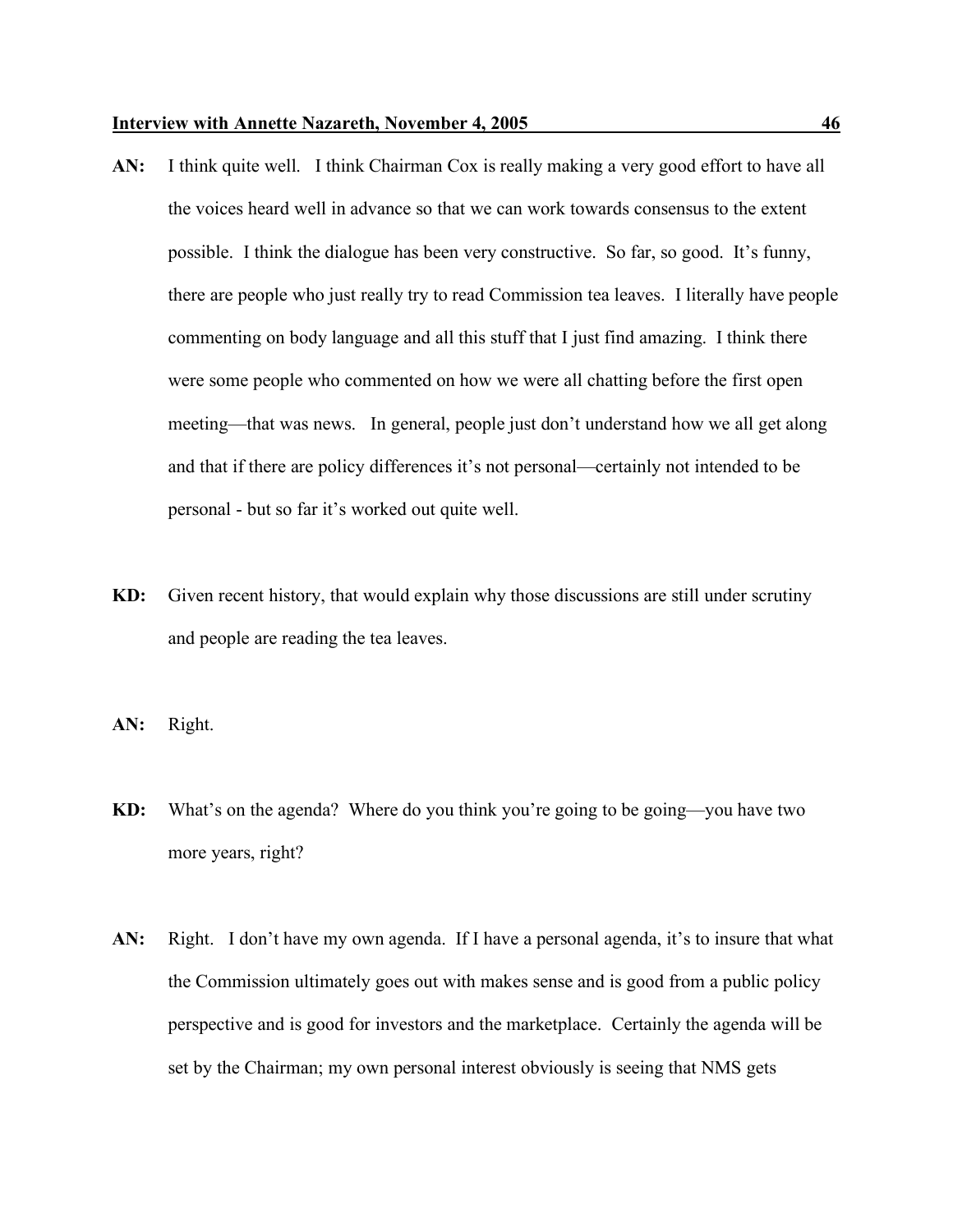rationally implemented, but I also have a lot of experience at the Commission. I know how it operates, so fortunately I don't have a learning curve on how things get done.

So my own view is that to the extent that I can be helpful in helping the staff communicate with the Commission in all divisions, in bringing thoughts back to the staff that are my own or that come from thoughtful people in the street—whatever—I want to do that. I just am hoping to have a positive impact in general on the operations of the place and to the extent that I can do that, I think that would be a really major contribution in a large organization like this, particularly one that's grown so rapidly in such a short period of time.

As you'd expect we have some growing pains. To the extent that you have a Commissioner who was on the staff, who understands the frustrations of getting things done, I always say it's a minor miracle that anything gets out of a building with this many lawyers in it, which I truly believe is the case. To the extent that I can move things along, particularly with my sense that time is money—I think would be a very important contribution.

**KD:** Well great. Thank you for contributing to this project.

**AN:** Thank you.